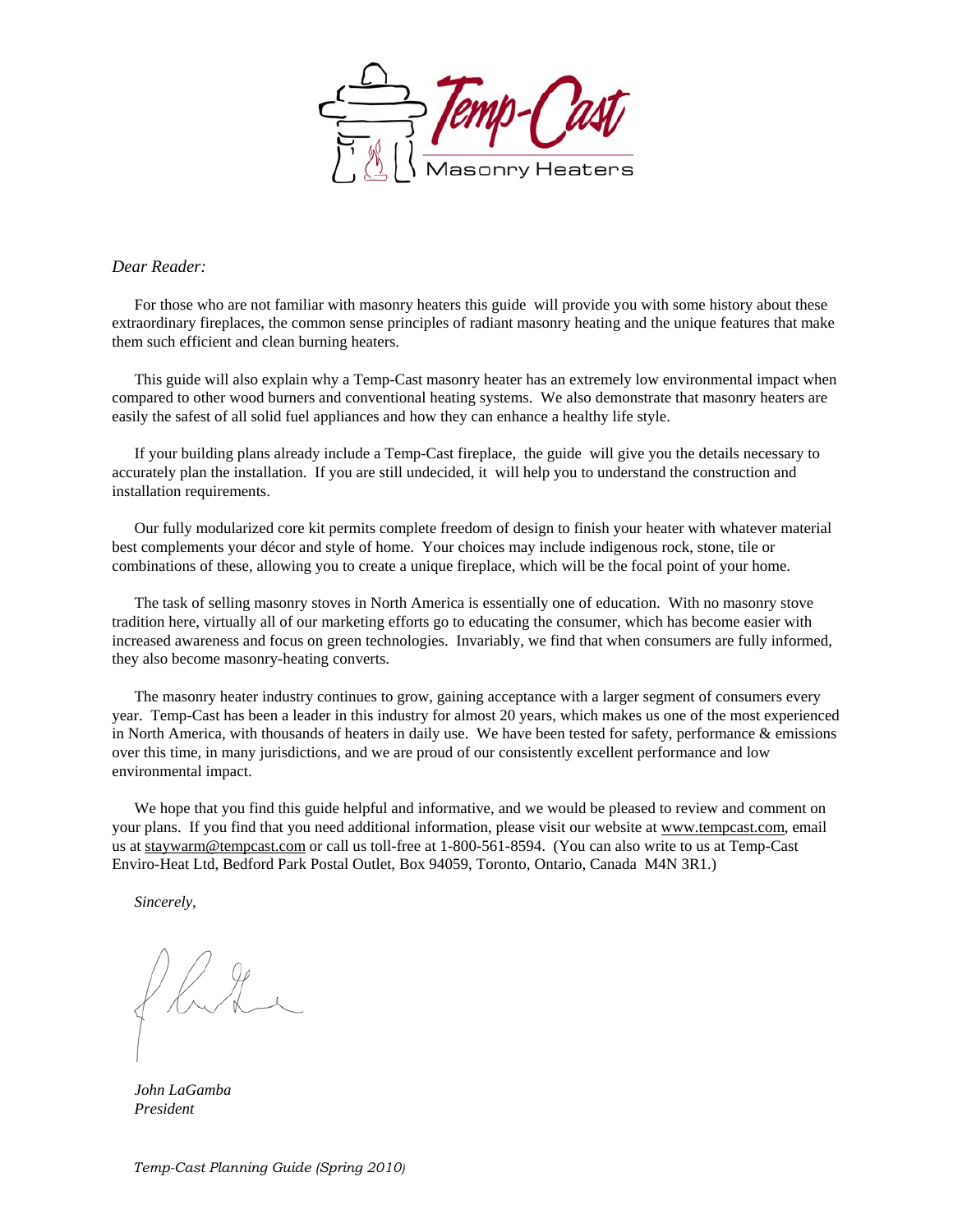## **CONTENTS:**

| <b>Section 1. MASONRY HEATING</b>                        | <b>PAGE</b>      |
|----------------------------------------------------------|------------------|
| The Birth of the Masonry Stove                           | 3                |
| <b>Radiant Thermal Mass Heating</b>                      | $\mathfrak{Z}$   |
| <b>Combustion and Heating Efficiency</b>                 | $\overline{4}$   |
| <b>Heating Performance</b>                               | 5                |
| <b>Energy Efficient Homes</b>                            | 5                |
| Solar Compatibility, Back-up Heating                     | 6                |
| Towards More Independence                                | 6                |
|                                                          |                  |
| <b>Section 2. ENVIRONMENTAL ISSUES</b>                   |                  |
| Emissions, PM 10                                         | 7                |
| Wood - A Clean, Renewable Fuel                           | $\boldsymbol{7}$ |
| What Price Do We Pay for Convenience                     | $\,8\,$          |
| Health, Comfort & Quality of Life                        | $\,8\,$          |
| Safety                                                   | 9                |
| <b>Section 3. TEMP-CAST FIREPLACES</b>                   |                  |
| The Fire                                                 | 10               |
| <b>Modular Contraflow Design</b>                         | 10               |
| Core Assembly & Facing Materials                         | 11               |
| Design Flexibility                                       | 11               |
| Locating the Fireplace                                   | 11               |
| Standard, Corner & Bake-Oven                             | 12               |
| See-Thru Models                                          | 13               |
| <b>Temp-Cast Doors</b>                                   | 13               |
| Other Options & Accessories (Doors, Dampers)             | 13               |
| Hot Water Options, Cost Comparisons & Warranty Info      | 14               |
|                                                          |                  |
| <b>Section 4. CONSTRUCTION CONSIDERATIONS</b><br>General | 15               |
| <b>Chimney Systems</b>                                   | 15               |
| Chimney Draft & Exterior Chimneys                        | 15               |
| Fireplace Openings & Flue Size                           | 16               |
| Negative Pressure, Depressurization & Stack Effect       | 16               |
| Replacement Air                                          | 17               |
| Footings, Foundations & Floor Pads                       | 17               |
| <b>Combustion Air Supply</b>                             | 17               |
| Double-Stacked Fireplaces                                | 18               |
| <b>Chimneys for Double-Stacked Fireplaces</b>            | 18               |
| Ash Removal                                              | 18               |
| Clearances & Building Codes                              | 19               |
| <b>Wood Storage</b>                                      | 19               |
| <b>Planning Summary</b>                                  | 20               |
| <b>Additional Sources of Information</b>                 | 20               |
| <b>Involving Professionals</b>                           | 20               |
|                                                          |                  |
| Section 5. INSTALLATION NOTES & PLAN DRAWINGS            |                  |
| Notes to Drawings                                        | 21               |
| <b>Single Rear Chimney</b>                               | 22               |
| <b>Corner Fireplace</b>                                  | 23               |
| Single Side Chimney                                      | 24               |
| Double Rear Chimney                                      | 25               |
| Chimneys on Both Sides                                   | 26               |
| See-Through<br>Metric Conversion Table                   | 27<br>28         |
|                                                          |                  |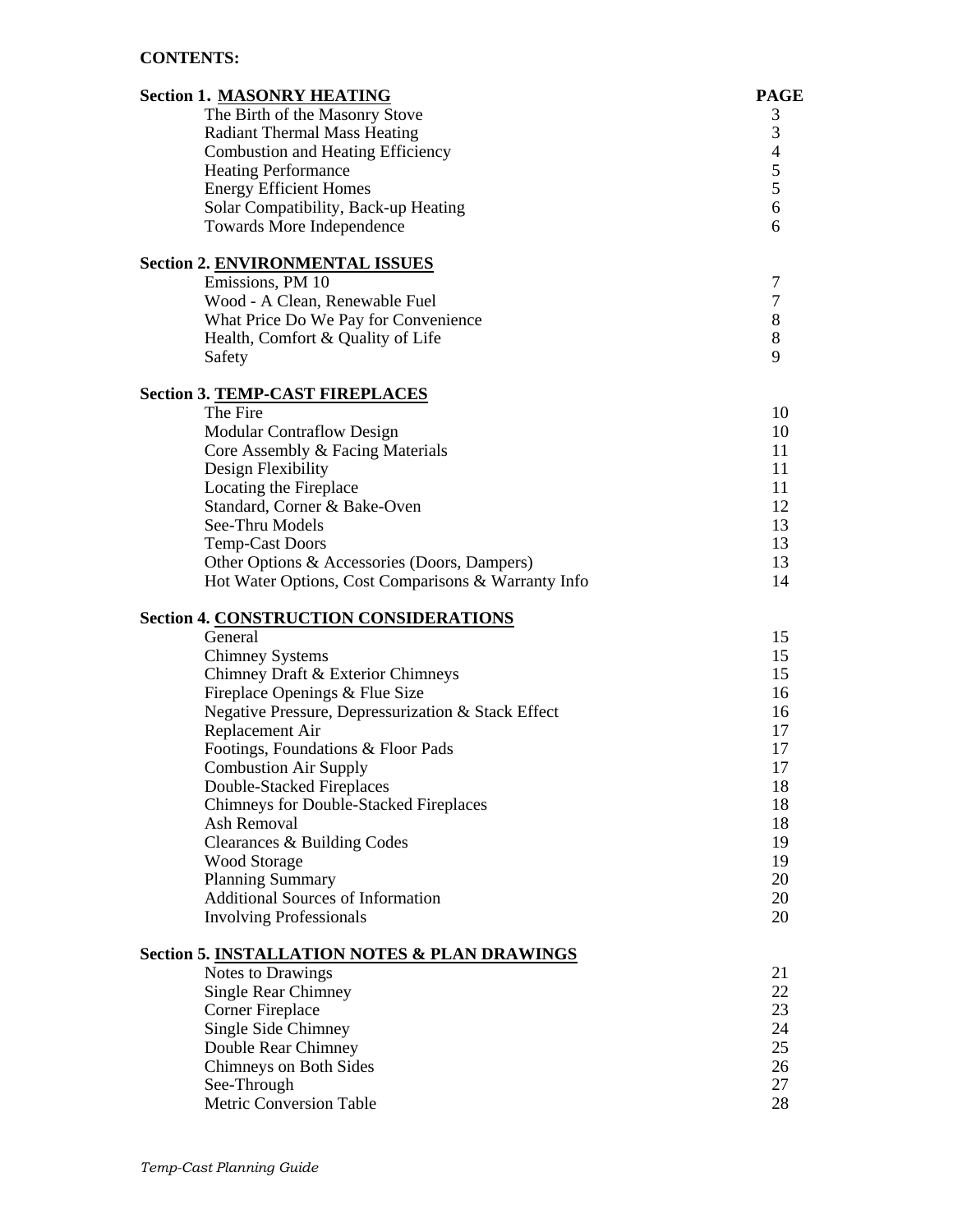## Section 1 - Masonry Heating

#### **The Birth of the Masonry Stove**

From the tenth century onward, homes throughout Europe were predominantly heated with wood. Wood was also in widespread demand as a building material during this era.

By the 15th century, wood shortages had begun to develop and European governments of the day realized an energy crisis was upon them. In the following two hundred years, efforts were made to conserve wood, with little success. However, as the energy crisis worsened into the 17th and 18th centuries, kings in Prussia, Sweden, Norway & Denmark ordered their craftsman and architects to produce better wood stove designs. This concerted effort produced radically new heat-storing masonry stove designs, which showed enormous improvement in efficiency and corresponding wood conservation.

Many of these designs survived and are still in use today in countries such as Sweden, Austria, Finland and Germany. Temp-Cast fireplaces closely follow original Scandinavian designs, which were later refined and used extensively in Finland.

Masonry stoves are still in widespread use throughout northern Europe and are highly regarded for their excellent heating abilities, safety features and environmentally positive aspects.

Notably, the Finnish government encourages the use of masonry heaters through tax incentives, to reduce the use of natural gas, oil and electricity. The result is that a large percentage of the new homes built each year in Finland are heated with a masonry stove.

An equally long tradition of masonry heating has evolved in Germany, Austria and Switzerland, with the "kachelofen" or tile stove as the predominant style. These heaters are so highly prized that German stove masons custom build thousands of masonry heaters each year, even though customers must often wait a year or more.

In North America, our heating traditions unfolded differently, where an abundance of fossil fuels led to their widespread use in heating. As a result, gas, oil and electricity still have the lions share of the residential heating market and thousands of marketing people spend millions of dollars to keep it that way.

During the North American energy crisis of the '70s, many people turned to metal stoves to cut their heating bills. Environmental and economic concerns of the last decade have forced a critical look at better wood-heating devices.

#### **Radiant Thermal Mass Heating**

Masonry heaters work by radiating the energy stored in their masonry mass. Heaters like the Temp-Cast 2000 are simply heat storage banks. A short, hot fire heats the masonry mass, which stores and radiates it back to the space slowly and evenly for many hours. This creates a very gentle heater, with unobtrusive warmth.

Radiant heat from a masonry heater is very similar to the radiant heat from the sun. Just as the sun warms the earth, the masonry stove heats by warming solid objects in the home, such as walls, floors, furniture and people.

And like a miniature sun in the centre of your home, this radiant energy from the heater does not directly heat the air that it travels through, which has some important health benefits, detailed in Section 2.

From the first time the fireplace is fired, the heating cycle is very even, only slightly cooler in the morning than in the previous evening. This is quite unlike traditional wood heating systems, which create a very hot space around them, cool considerably during the night and then super-heat the area when re-loaded in the morning. In addition, radiant masonry heating produces"all over" warmth, as the solid objects in the area are warmed and then radiate the warmth to you.

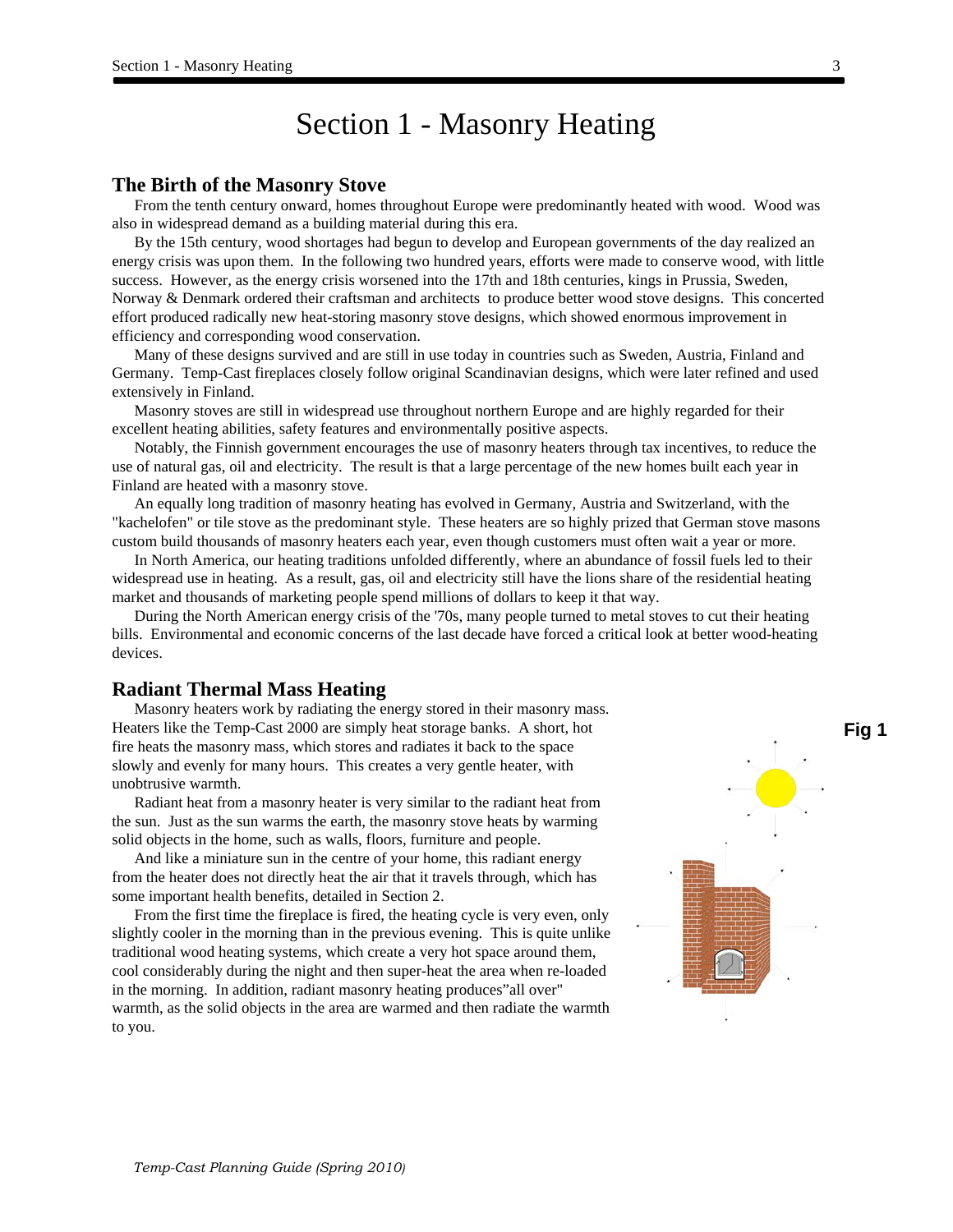### **Combustion and Heating Efficiency**

The *combustion efficiency* of a heater measures its ability to burn a given fuel completely and without pollutants, thereby producing heat energy.

When a piece of wood is burned, about 30% of the heat generated is supplied by the solids in the wood and 70% is contained in the gases released as the wood is heated. If the gases are not fully burned, they escape as wasted heat and smoke (air pollution) and often condense on a cold chimney as creosote, the fuel for chimney fires. Many of these gases do not burn until temperatures reach 1100 degrees F. (593 deg.C)

The requirements for good combustion are a design that allows the firebox temperatures to build sufficiently, and ample oxygen in a turbulent environment.

*Heating efficiency* shows how rapidly the heat produced by the fire is transferred to the room. It does not, however, measure how comfortable the

## room will be, only how quickly the heat is delivered. *A combination of high combustion efficiency and moderate heat transfer efficiency is the ideal in any wood burner.*

Metal stoves and wood furnaces typically have relatively *lower* combustion efficiencies and relatively *higher* heat transfer efficiencies than masonry heaters. Metal transmits heat very well, in fact within minutes of the fire being lit. Similarly, a wood furnace heats the air instantly and immediately distributes this hot air to the home. This makes for a very responsive heater, which is able to throw heat into a space very quickly. However, this fast response comes with two critical drawbacks.

Firstly, it becomes very difficult to regulate the heat output so that it is comfortable.

If the heat output (*heat transfer*) is

controlled by restricting the air supply, *combustion efficiency* drops off drastically, causing a smoky fire, huge amounts of air pollution and probably creosote deposits. If the air supply is not restricted, combustion efficiency improves but the room becomes too hot and dry, which also has an adverse effect on the health of the occupants. This clearly demonstrates that an extremely high heat transfer efficiency is not necessarily a desirable quality of a wood heater.

Secondly, combustion efficiencies of metal stoves and furnaces are comparatively low, because the heat is given off too quickly and the temperature of the fire cannot build to the point where the gases are fully burned. Most metal stoves and furnaces cannot be burned safely over 900 degrees F. (482 deg. C) because the metal becomes too hot and the unit is severely "overfired". They are usually not comfortable to be around when burned at over 400 degrees F. (204 deg. C), due to their high heat transfer efficiency.

Contrast this with masonry heaters, with thick masonry walls, which are slow to release their heat and therefore have *moderate* heat transfer efficiency.

This moderate heat transfer makes the masonry heater cherished for its gentle heating nature. Moderate heat transfer also allows the firebox temperatures to reach 1500 degrees F. (815 deg. C) or higher, creating very high combustion efficiency, while the exterior is still only warm to the touch.

Testing in Finland has shown that masonry heaters typically attain combustion efficiencies of 88 to 91%. Independent laboratory testing of the Temp-Cast heater in North America demonstrated a combustion efficiency of 94.4% and heat transfer efficiency of 65.4%. In 2009, the testing agency revised their findings to adjust for the use of wood with excess moisture used in the original tests, and to take into account the actual burn-time averaging periods, versus the daily averages used in 1992. The revised calculation indicates a heating efficiency well in excess of 75%. When the principles involved are carefully studied, it becomes clear that *maximum* heat storage and *moderate* heat transfer produces the optimum in clean burning and gentle heating performance.

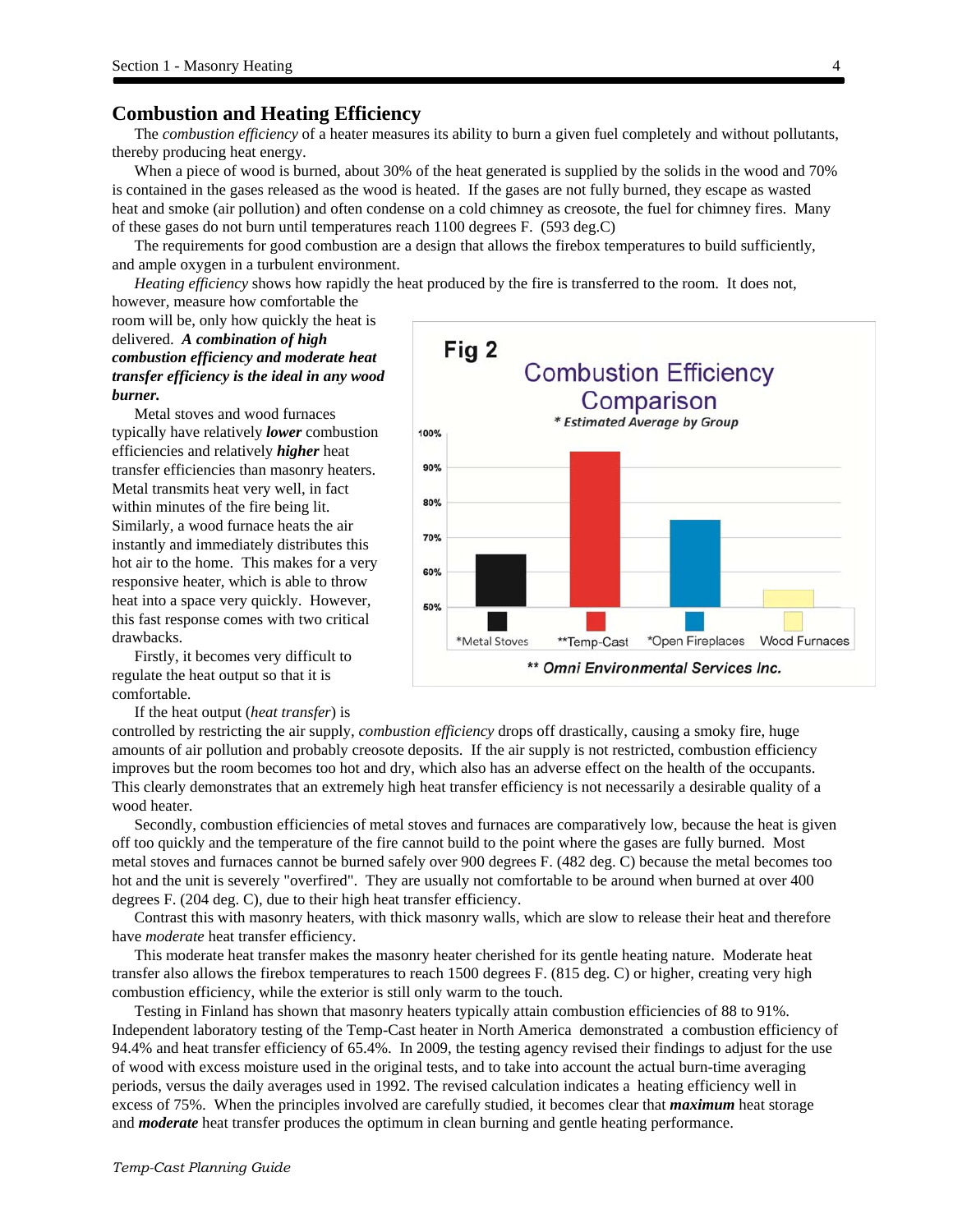### **Heating Performance**

Temp-Cast masonry heaters can serve as the primary heater in a well-insulated modern home of up to 2000 sq. ft  $(185 \text{ m}^2)$ , when located in the middle of an open plan living space.

On each firing of 50 lbs (22kg) of wood, a Temp-Cast 2000 fireplace can deliver up to 250,000 BTUs (73.2kw) of radiant heat. Total heat output is controlled by the *amount* of fuel burned, while the rate at which heat is delivered remains relatively constant. (2 firings per day are typical in the colder climates of North America - see Fig  $4$ .)



By comparison, forced air systems must have a substantially higher BTU rating to heat the same space, due to the "wind chill" effect of moving air

## **Energy Efficient Homes**

Many new homes are built superinsulated and super-tight for optimum energy efficiency, requiring very few air changes per hour and comparatively little Btu/hr. Temp-Cast heaters are particularly well-suited to these new home building techniques, including earth-sheltered homes, ICFs (Insulated Concrete Forms) & SIPS (Structural Insulated Panels).

Homes built with these systems typically have very high R values, custom-designed for a specific climatic

location, and virtually no air leakage. Air changes in these homes are typically 1/3 to 1/4 air changes/hour. In super-insulated homes like these, many conventional heating systems (particularly woodstoves) overheat the home because heat transfer efficiency is too high. *(Refer to the previous section on Combustion & Heating Efficiency.)*  **Fig 4** 

With a Temp-Cast masonry heater, the heat transfer efficiency is lower than other systems, so that the heat is generated at a lower rate over a longer period of time. The heating curve of a Temp-Cast heater is relatively flat (being slow to warm up), stays level for a long time (thermal mass retains the heat) & then drops off very slowly (energy is released to its surroundings at a slower rate). In effect, the radiant energy from the thermal mass is selfregulating - heat is radiated slowly as the objects in the living space require it. In this way, it is the ideal heating system for energy efficient homes.





Note: temperatures shown will vary!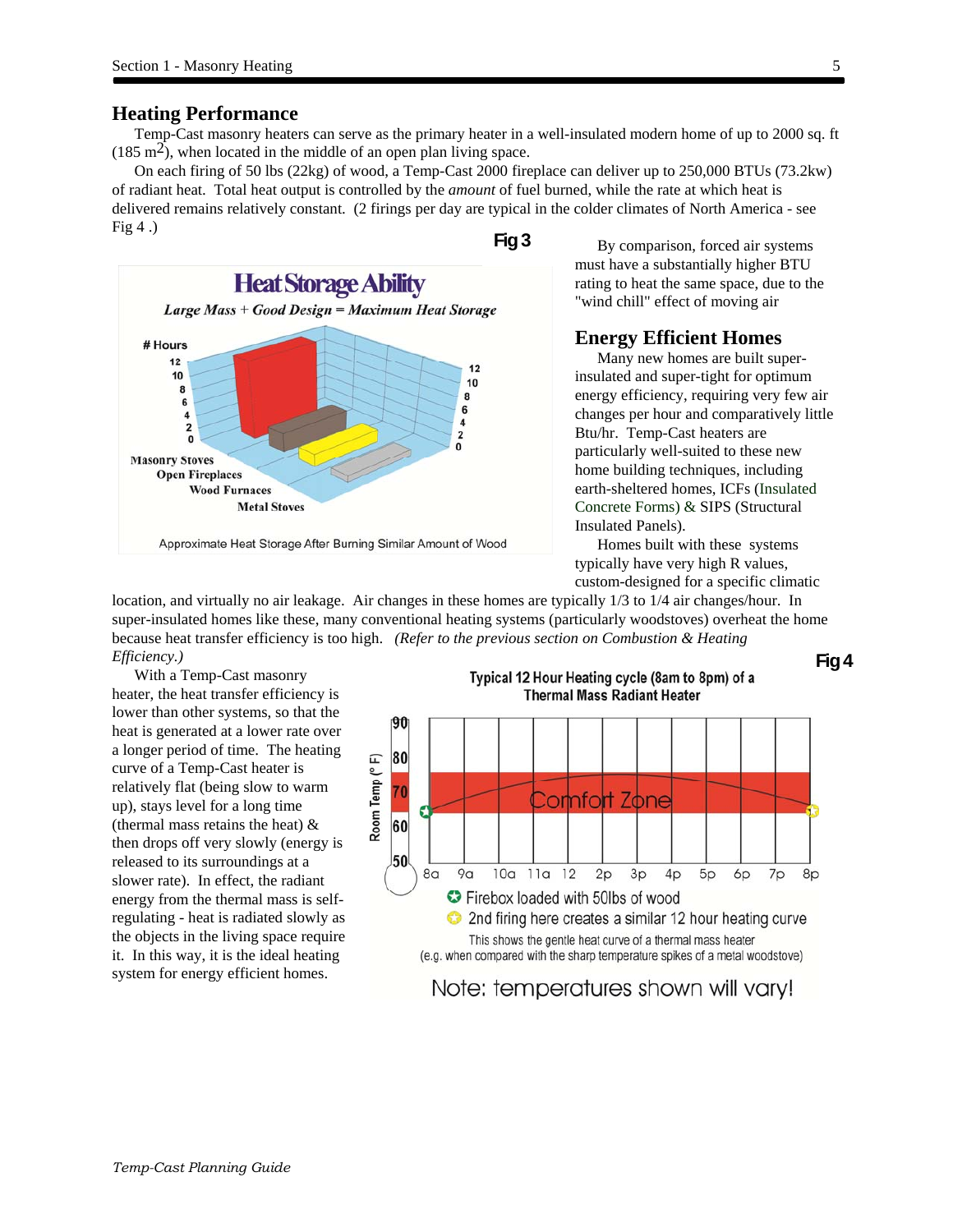#### **Solar Compatibility**

Masonry heaters are also the ideal complement to passive solar heating. The masonry stove mass can also add to the heat storage total of the building. Both are non-polluting, energy efficient and economical heat systems.

#### **Backup Heating**

We suggest that you provide back-up heating for your Temp-Cast fireplace if it is used as your primary heater. For those periods when your home is unattended for 3 or more days, a suitable back-up heating system should be considered.

## **Towards More Independence**

Alternate fuels such as solar and wood have always held an appeal for some people, who want to retain a small measure of independence from the gas and electrical utilities and the international oil conglomerates.

Peace of mind and a sense of stewardship comes from knowing that you can harvest a renewable energy source locally and burn it cleanly, while heating your home efficiently.

There is also some satisfaction in not being dependent on uncertain reserves of oil, gas and electricity, or on the decisions made in the boardrooms of those who control these energy sources.

*"I am not prejudiced against electricity, but power in my area fails several times each winter. If I were dependent on it for fresh air or heat, I would be out of luck, sometimes for days. To me, one of the main reasons to have solar heat or wood heat is that it lets me, in some small way, function more independently. Then when the power failure occurs, I can still cope. The water arrives by gravity feed. The heat comes from sun and wood. I have no problem with indoor pollution because the fire, that engine of air movement, dries the place out a bit, and keeps fresh air moving. My goal is to use a modest amount of wood each winter - say one to three cords, an amount I could cut with a chain saw if necessary - and let the house breathe. I might have insulated so that a candle and three cats kept the place warm. But I am glad to have a fire, and to know that it is winter. Ideally, I believe the right way to heat such a dwelling is with the sun plus a masonry stove: safe, efficient, attractive, comfortable to live with, and not terribly demanding to operate." (Ref. David Lyle, The Book of Masonry Stoves)* 

### Section Summary

 $\overline{\phantom{a}}$ 

- *Masonry heating has a long history of reliable & durable heating performance.*
- *Radiant heating is one of the most comfortable and efficient heating systems.*
- *Masonry heaters have unsurpassed combustion efficiency & are acceptable in areas where other stoves & fireplaces are banned.*
- *A masonry heater operates independently of public utility services.*
- *A Temp-Cast masonry heater is the ideal heater for super-insulated, tight homes.*
- *Masonry heaters usually require back-up heat systems.*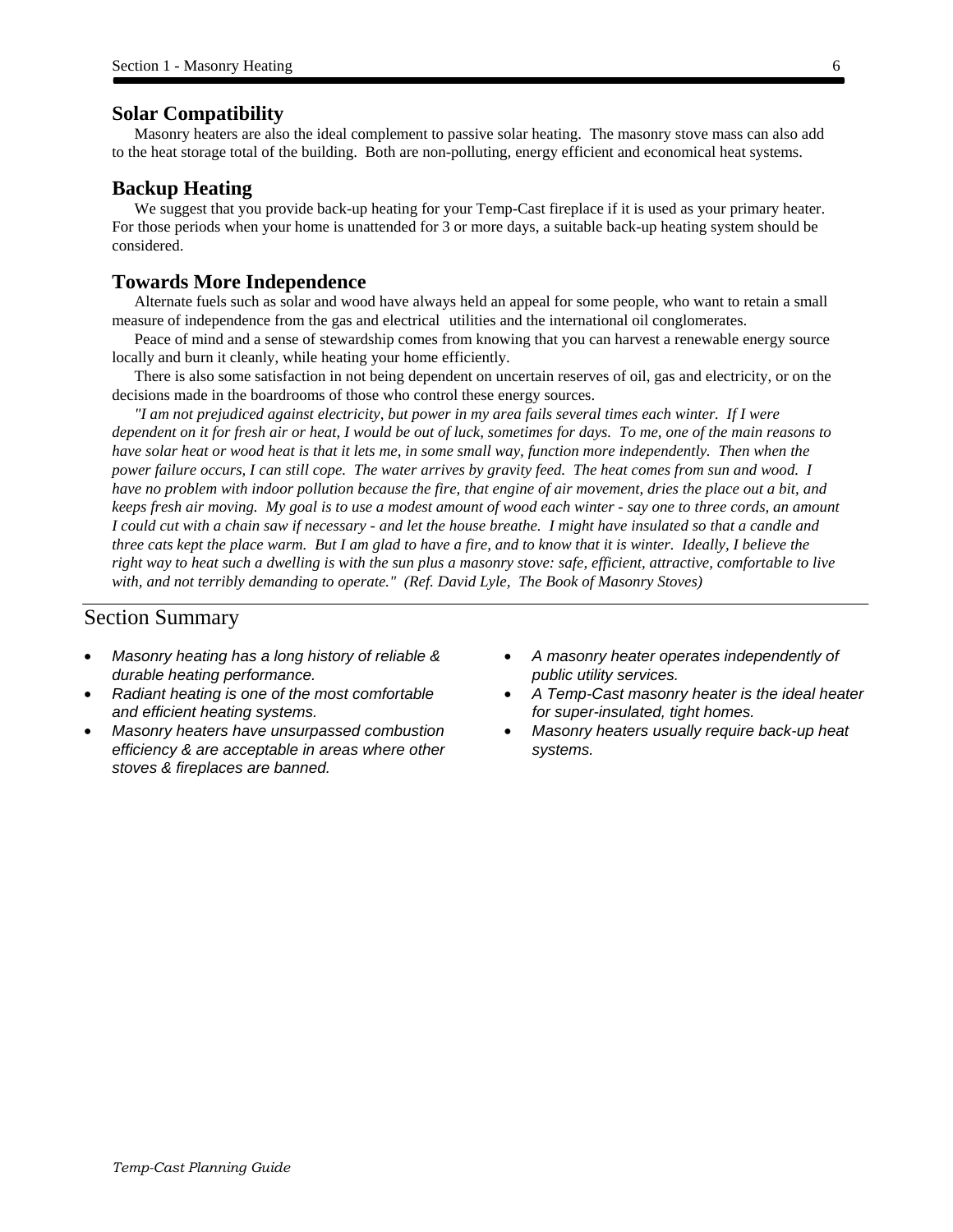## Section 2 - Environmental Issues

## **Emissions - "If You Love This Planet..."**

*"Tomorrow's consumer will be concerned not only with how much energy his house consumes, but also how* 

*much environmental impact his particular form of energy has." (Ref. Masonry Heater Association News, Vol. 5, #2, reporting on articles in "Environmental Building News")* 

Incomplete combustion of wood creates biologically harmful "particulate" emissions, visible as smoke. In the United States, the Environmental Protection Agency and individual states enforce the most stringent regulations on wood smoke emissions in the world. In many states, wood stoves and open fireplaces are being restricted or completely banned due to their inherent poor combustion and excessive emissions.

Not many would argue that we cannot continue to pollute the oceans and rivers and the air we breathe and hope to live long and healthy lives. Ultimately, improving air quality and other essential elements of our



environment will be a "grass roots" movement by people around the world doing a little to create a large impact.

The combustion air delivery design of a Temp-Cast fireplace, in combination with a "top-down" burning technique, optimizes combustion efficiency. This permits more complete combustion during the early stages of a fire, as the wood gases burn above the fuel as soon as they are released. The top down burn assists this, with the kindling placed on top of the main fuel load igniting quickly and promoting rapid gas combustion.

These innovations ensure that the vast majority of environmentally harmful gases, compounds and tars are burned in the firebox, creating heat, not pollution. The Temp-Cast 2000 fireplace, and other masonry stoves, have been tested for emissions, demonstrating that they are the among the cleanest burning wood stoves in existence.

Heating your home or cottage with a Temp-Cast masonry heater is a responsible environmental decision that you can feel good about - for not adding to the air pollution problem, and for using a renewable fuel that is intimately part of the natural ecology.

## **PM-10**

In recent years, legislators and consumers have become increasingly concerned with PM-10 wood smoke emissions - those particles which are 10 microns or less in size, and which can be easily absorbed into the bloodstream through the lungs. Researchers have therefore been testing more rigorously for these specific emissions in the last few years.

#### *Masonry heaters as a group have been shown in field tests to emit an average of 2.8 gm/kg of PM-10 emissions, compared with an average of 7.3 gm/kg for the best Phase II woodstoves.*

As a result of the field testing done on masonry heaters, the EPA have included them in a follow-up report on wood stove emissions. The B.A.C.M. document (**B**est **A**vailable **C**ontrol **M**easures) includes masonry heaters as acceptable due to their exceptional clean burning technology. This document is for various levels of government to reference when they are implementing state and local air quality regulations.

#### **Wood - A Clean, Renewable "Green" Fuel**

Wood, if properly burned, is a very "clean" fuel, comprised of 99% combustible solids and gases. The other 1% is non-combustible ash, which can be recycled into the garden. In addition, *efficient* wood-burning does not add to global warming or acid rain, since burning releases about the same amount of carbon monoxide, carbon dioxide and methane as the natural decomposition of wood on the forest floor.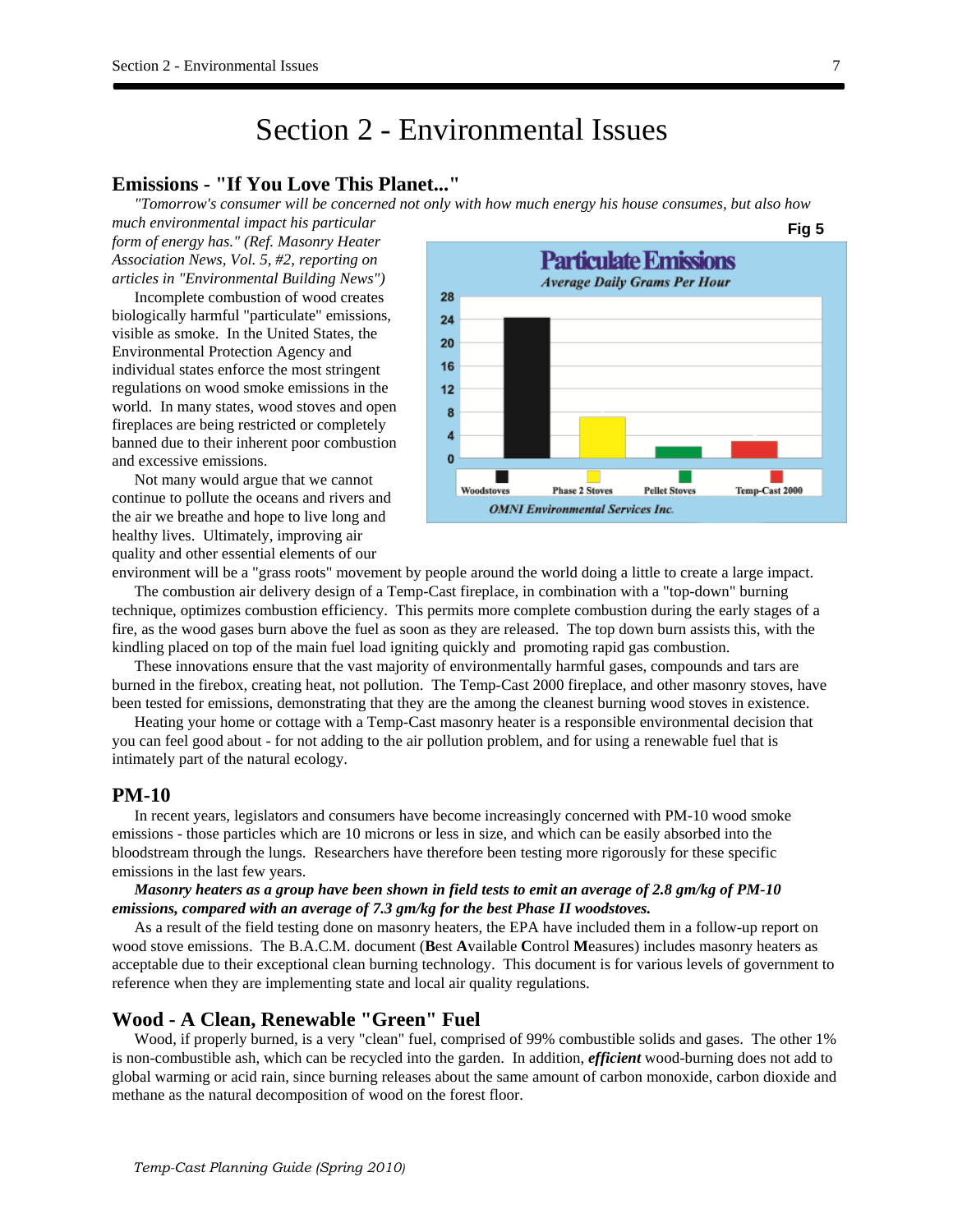Although wood is one of few truly "renewable" fuels, it is vastly under utilized in North America. Many countries encourage wood use for home heating and have comprehensive forest management plans which take into account the value of wood as a heating fuel. It is comparatively inexpensive to grow, manage, harvest and handle. Properly managed, an industry surrounding wood use as a house heating fuel would create thousands of local jobs, reduce our dependence on other fuels, and be beneficial to our planet.

#### **What Price Do We Pay for Convenience?**

Non-renewable fossil fuels, although convenient for consumers, are generally difficult and expensive to obtain and environmentally harmful to produce, transport and use.

Society is becoming increasingly concerned with the negative environmental impact of fossil fuel usage around the world. The damage by oil spills worldwide will have lasting serious effects on the oceans and sea life. Natural gas pipelines have been pushed through sensitive arctic tundra, disrupting wildlife and exposing these areas to a potential disaster. The extensive damage to the ozone layer, global warming, and acid rain are all legacies of our insatiable appetite for more energy to operate our machines and warm our homes.

Convenience and this same craving for energy has allowed electrical production to flourish, again with some negative ecological impact. High-power lines are suspected of causing illnesses, dams divert water from fish spawning grounds and nuclear plants are labeled environmental "time bombs".

Although expedient, heating our homes with gas, oil or nuclear-fueled electricity may be environmentally questionable. And it may be unnecessary, with alternatives such as solar heating and masonry heating now available. We must ask ourselves what environmental price our children will pay for the convenience we demand today.

#### **Health, Comfort & Quality of Life**

*"Finnish fireplaces produce gentle, long term radiant heat that directly affects the indoor environment in a profound way." (Ref. Albert Barden & Heikki Hyytiainen, Finnish Fireplaces - Heart of the Home)* 

Homes heated with a radiant masonry heater are relatively quiet and have a cozy warmth which you may only notice when you step outside. Because the air is not being directly heated by the fireplace, as it is in a forced air system, it is cooler and seems fresher, a welcome change to allergy sufferers.

By contrast, metal stoves and forced-air furnaces tend to "fry" the dust in household air, due to their higher surface and burner temperatures, causing an unpleasant smell and dry air. European authorities are now studying the adverse biological effects of "fried" household dust.

*"It should also be noted that the whole concept of airtight house construction and its accompanying problems of indoor pollution is healthily challenged by masonry wood heating. With masonry heaters we are not trying to heat the room air by forced convection from some remote, dusty, central heating system. We are instead heating solid materials and people by direct radiation. Such a system creates warm, solid surfaces and fresh, clean air." (Ref. Albert Barden & Heikki Hyytiainen, Finnish Fireplaces - Heart of the Home)* 

Since a masonry heater does not superheat the air, currents and drafts caused by the hot air/cool air cycle are reduced, and with them, the "indoor weather". In addition, there is no powerful fan pushing the air around, contributing to this moving air and "wind-chill".

Another subtle benefit of this type of heating is the



stimulating effect of slight variations in heating from room to room. (*Slight* is the important word - large differences in heating from room to room are a little too stimulating for most people.)

*"The user of a fireplace comes to understand that fire, like the sun, is a life-sustaining and renewing force, that the real purpose of a fireplace is to renew the energy of those who gather around it." (Ref. Albert Barden & Heikki Hyytiainen, Finnish Fireplaces - Heart of the Home)*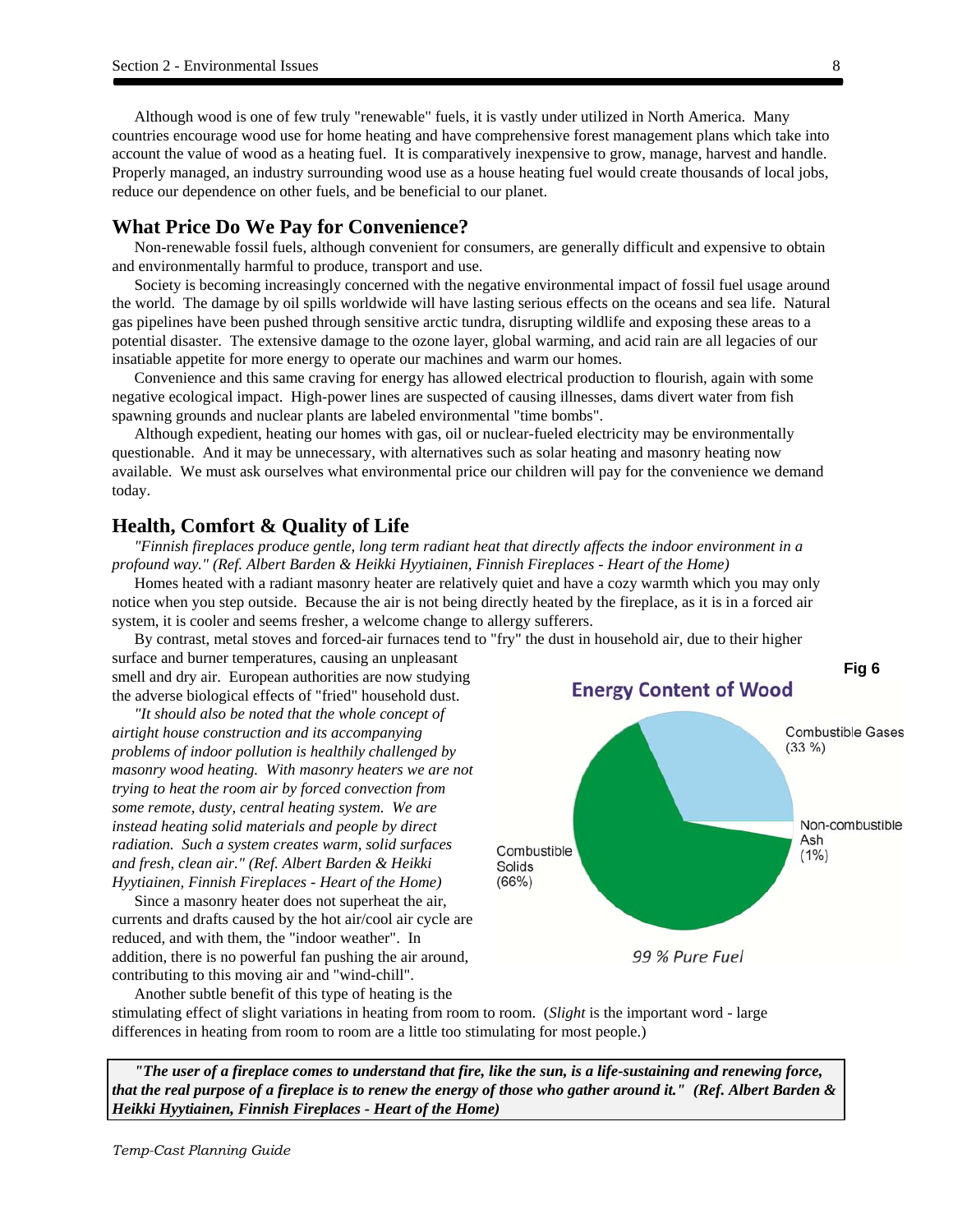### **Safety**

There is no safer wood-burning heater than a properly constructed masonry stove. It is only fired for a few hours a day while you can watch it, and never at night when you sleep.

The masonry exterior of the heater , except for the metal & glass of the firebox doors, is generally safe to touch. The hottest points, front and rear just above the firebox, typically do not get hot enough to burn bare skin. In fact, it is quite safe and comfortable to sit with your back to the sides and rear of the masonry facade to soak up warmth. Many old European stoves had a sleeping platform built onto the top of the heater and some people today incorporate a heated sitting nook or bench into their designs.

Chimney fires are a major concern in North America, causing house fires which result in needless deaths and destroyed homes.

Chimney fires are a serious problem with metal stoves and wood furnaces, due to typically low operating temperatures and resulting low combustion efficiency. This allows unburned gases to form tars and compounds in the smoke, which then condense in the chimney system, forming creosote, the fuel for a chimney fire.

This problem is virtually eliminated with a masonry stove, mainly due to the heat storage ability inherent in their designs. The masonry mass and large heat storage allows them to be operated *comfortably* at high temperatures, which creates consistently high combustion efficiency. These two features, which are unique to masonry stoves, ensure that all combustible gases are burned in the heater, producing more heat, not creosote.

#### Section Summary

- *Wood smoke emissions contribute to poor air quality & will face ever-increasing regulation.*
- *A Temp-Cast wood heater is one of the cleanest-burning products available.*
- *Masonry heaters are unsurpassed in terms of safety & indoor air quality.*
- *Temp-Cast heaters are acceptable in many areas that have restricted or banned other types of stoves or fireplaces.*
- *Wood as fuel is inherently clean in a masonry heater it is a clean and renewable resource.*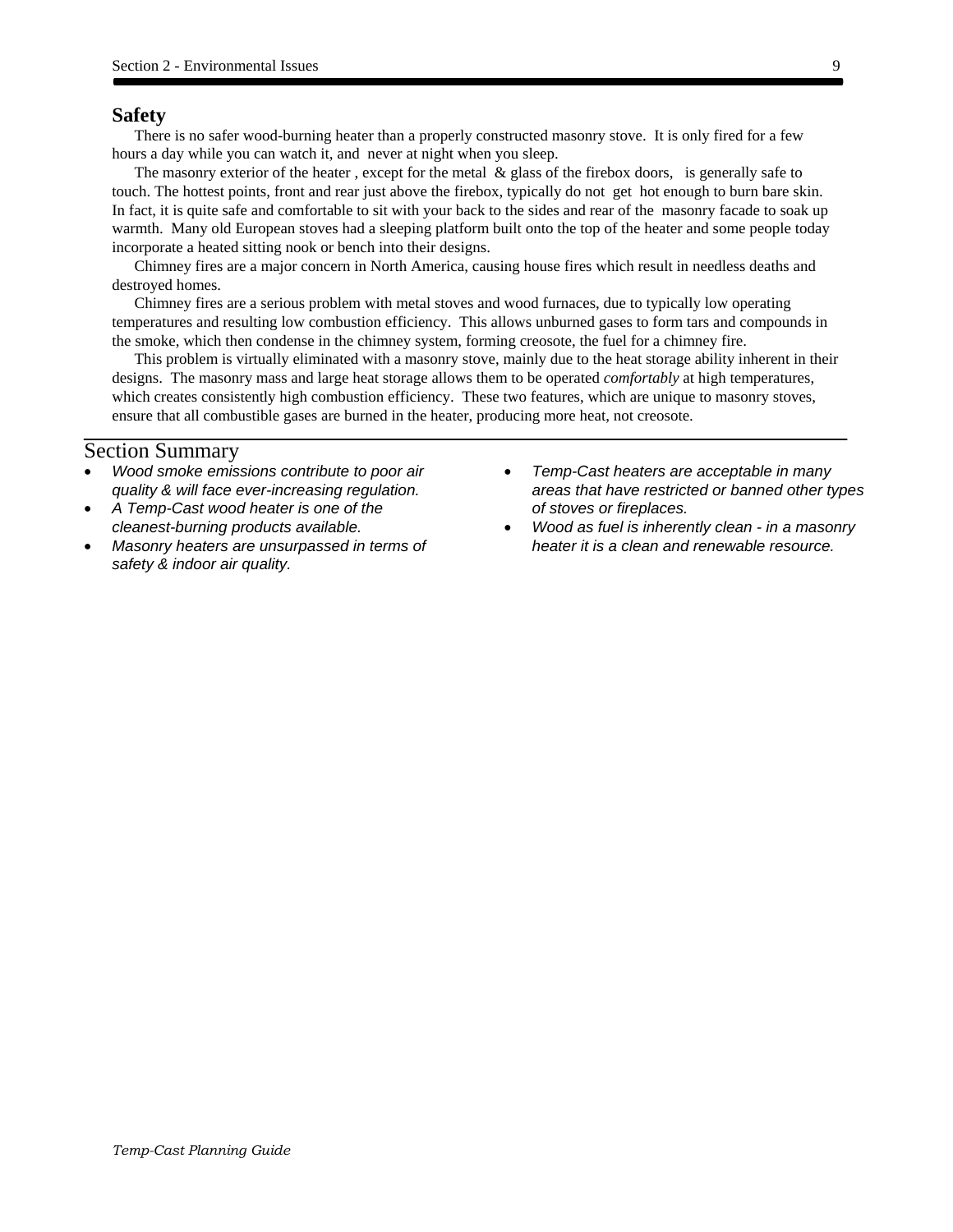# Section 3 - Temp-Cast Fireplaces

#### **The Fire**

Fire has always fascinated man and been central to his life. Our ancestors simultaneously worshipped, revered, and feared fire, and were bound by rituals and myths concerning its use. Modern man is still dependent on fire in many forms.

*"In our economy of abundance, fire is at the heart of the magic - in industrial plants, in automobiles, in our homes. A fuel cutoff sends shocks through the entire world economy. Whole societies become uneasy, and there is a search for relief, for new ways to feed the flame and keep it burning." (Ref. David Lyle, The Book of Masonry Stoves)* 

One of the most distinctive features of a Temp-Cast fireplace is the outstanding fire-viewing. When the fire is lit, it catches quickly and burns fiercely, creating a spectacular show.

If a bake oven is incorporated, you can see the burning gases accelerating through the gas slot, creating an exciting "spark shower" and adding to your enjoyment of the fire.

An air-wash system feeds the combustion air across the glass of the firedoors to maintain a clear view of the fire. The arched-door option also pre-heats the combustion air for increased efficiency, which is especially important when an outside air supply is required to bring in cold exterior air. *(See Fig. 7)*

#### **The Modular Contraflow Design**

Temp-Cast fireplaces were created from early Finnish and Swedish designs in which the fire burns in a central firebox, and up through a gas slot to a secondary combustion chamber. At the top, the fire is split into two streams, which travel down inside the heat exchange channels built into either side. This opposing flow of fire and gases up the centre and down the sides is usually described as the "contraflow" action of the fireplace.

The contraflow or "Finnish fireplace" design is generally accepted as the simplest and one of the most efficient of all masonry heater designs.

Finnish fireplaces and other masonry heaters can be hand-built by specially trained "heater" masons. However, each custom built unit may be slightly different than the last, and relies completely on the skill of the mason and his attention to numerous critical details. If the fireplace is incorrectly or carelessly built it may not work properly and worse still, it may be unsafe. Temp-Cast fireplaces were carefully designed and tested for optimum efficiency, ease of

assembly and maximum safety. Once the design was proven and tested in the field, it was modularized to simplify the assembly and allow it to be reproduced in a controlled factory setting.

The modules are manufactured from a castable refractory material. They have a unique interlocking feature, so that one piece is precisely keyed to fit the next one. This allows the kit to be quickly and accurately erected and ensures that the completed core is structurally stable and independent of the facing material. The interlocking feature also ensures that the parts stay firmly locked in position during the constant expanding & contracting which occurs in a masonry heater.

The modules themselves are precisely dimensioned, which will produce a level, plumb and square finished core. This, in turn, simplifies the addition of the facing masonry and thereby produce a safe, effective and professionallooking product.

Meticulous attention to quality control ensures that each fireplace shipped will perform to a predictable standard.

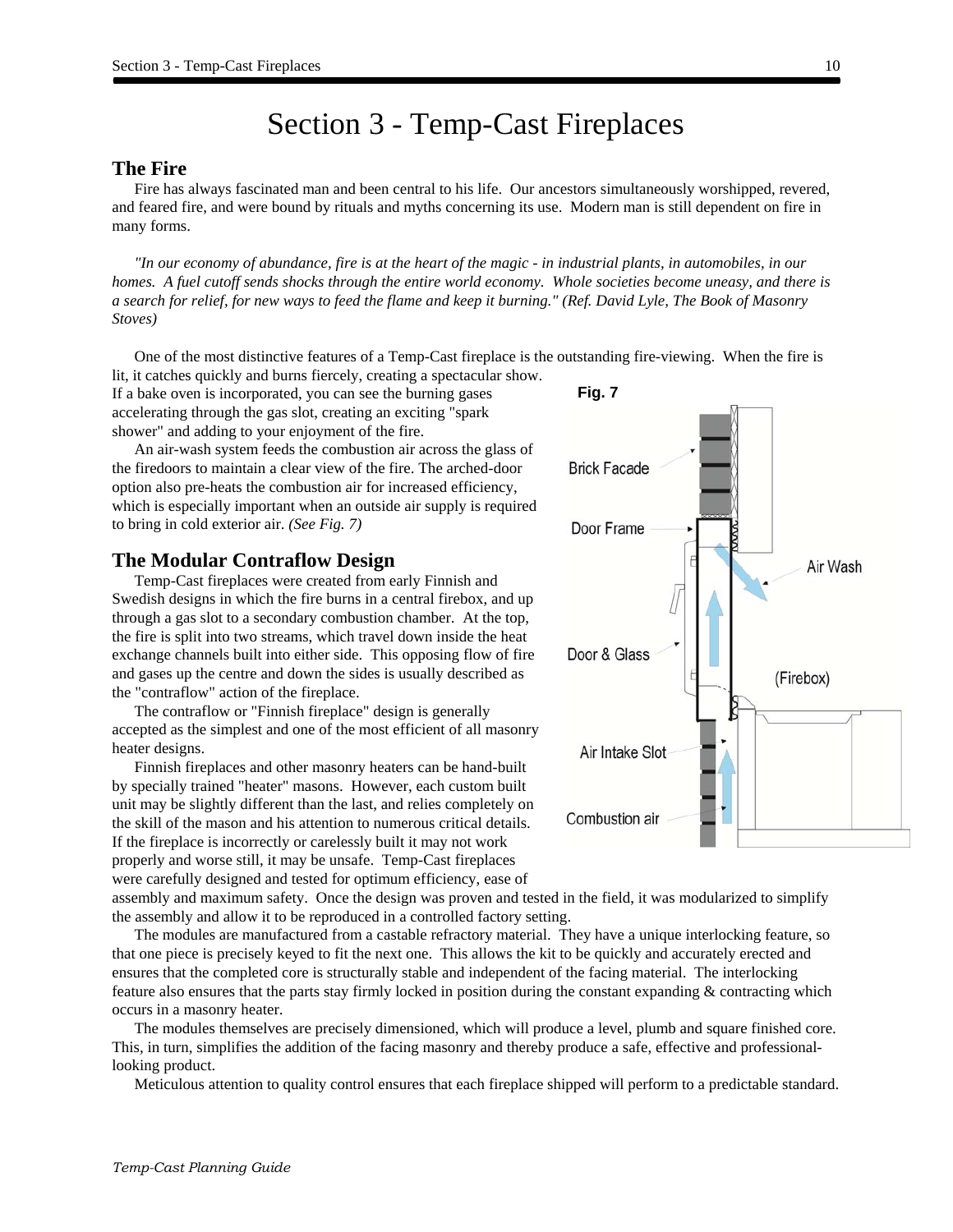#### **Core Assembly & Facing Materials**

Temp-Cast fireplaces incorporate a "floating firebox" design, which isolates the heater core from the external masonry facing. Considerable expansion and contraction takes place in the heater, and this design prevents the movement from affecting the finished exterior.

The fireplace core modules are assembled on a reinforced concrete pad, supported on a suitable block foundation and footing. A flue connection is cut by the installer for the chosen chimney and location. A mason then erects the selected facade, which serves as the decorative finish and the necessary additional thermal mass.

Suitable facades must be of non-combustible materials, such as solid or filled *fired-clay bricks, natural stone, fieldstone, soapstone, and river rocks*. Brick can also be covered with tile, marble or stucco. We recommend a façade thickness of 4", including back-fill – this is the minimum thickness for safety clearances and it is also the ideal thickness for optimum heating performance. *(It is possible to use a façade of up to 5" thick, but this will make the heater less responsive and may encourage over-firing to bring the surface up to a comfortable heating temperature.)*

The facade can be carried to the ceiling if desired, but provision must be made to allow the heat from the top of the fireplace to be vented. This is easily done by providing grillwork or air spaces just below ceiling level.

#### WE DO NOT RECOMMEND USING CONCRETE BLOCKS FOR FACING THE HEATER.

#### **Design Flexibility**

The final appearance of the heater is limited only by your imagination and the skill of your mason. Brickwork can extend into wood storage boxes, shelving, benches and nooks, mantels, and cathedral arches. The ideal location for the heater is freestanding in the middle of a space. It can also be part of one or more interior walls. Corner units extend this flexibility further, by forming part of an interior corner wall, or standing freely to suggest a corner divider between several rooms or areas. Chimneys can be attached on the sides or back of the fireplace, allowing additional design flexibility.

With planning and imagination, your Temp-Cast will be a unique piece of functional art.

#### **Locating The Fireplace**

Whether the fireplace is to be used as a decorative fireplace, an occasional zone heater, or a primary heat source, its location must be carefully considered.

A central location in the living space is the ideal position for a masonry heater to optimize heating performance. An open floor plan design will also maximize the heating ability of the Temp-Cast - it directly heats what it can "see", so if all 5 surfaces (4 sides and the top) are exposed to the space, they will contribute effectively to the overall heating ability of the unit. *Whatever the chosen placement of the heater in the living space, it is critical to ensure that the heater & chimney are completely within the warm envelope of the home. Refer also to Section 4.* 

The maximum benefit and enjoyment can be derived from the fireplace if it is fully integrated into the home and the family. Aesthetic appeal is important, but also give equal consideration to family traffic patterns and lifestyles.

Place the fireplace so that it is visible from as many parts of the living area as possible. If it divides living room and kitchen, a bake oven on the kitchen side gives form and function to that side of the fireplace. Located in an open-plan corner, three or more rooms can be warmed by its exposed surfaces. The fireplace walls and the chimney can act as room dividers, providing walls and heat simultaneously.

Ideally, a masonry heater should be treated as a very important part of the home, with a view that it will be a part of the every day life of the family and provide a focus for daily routines. Hopefully, the family will gather around it each evening to talk or read or to just enjoy the fire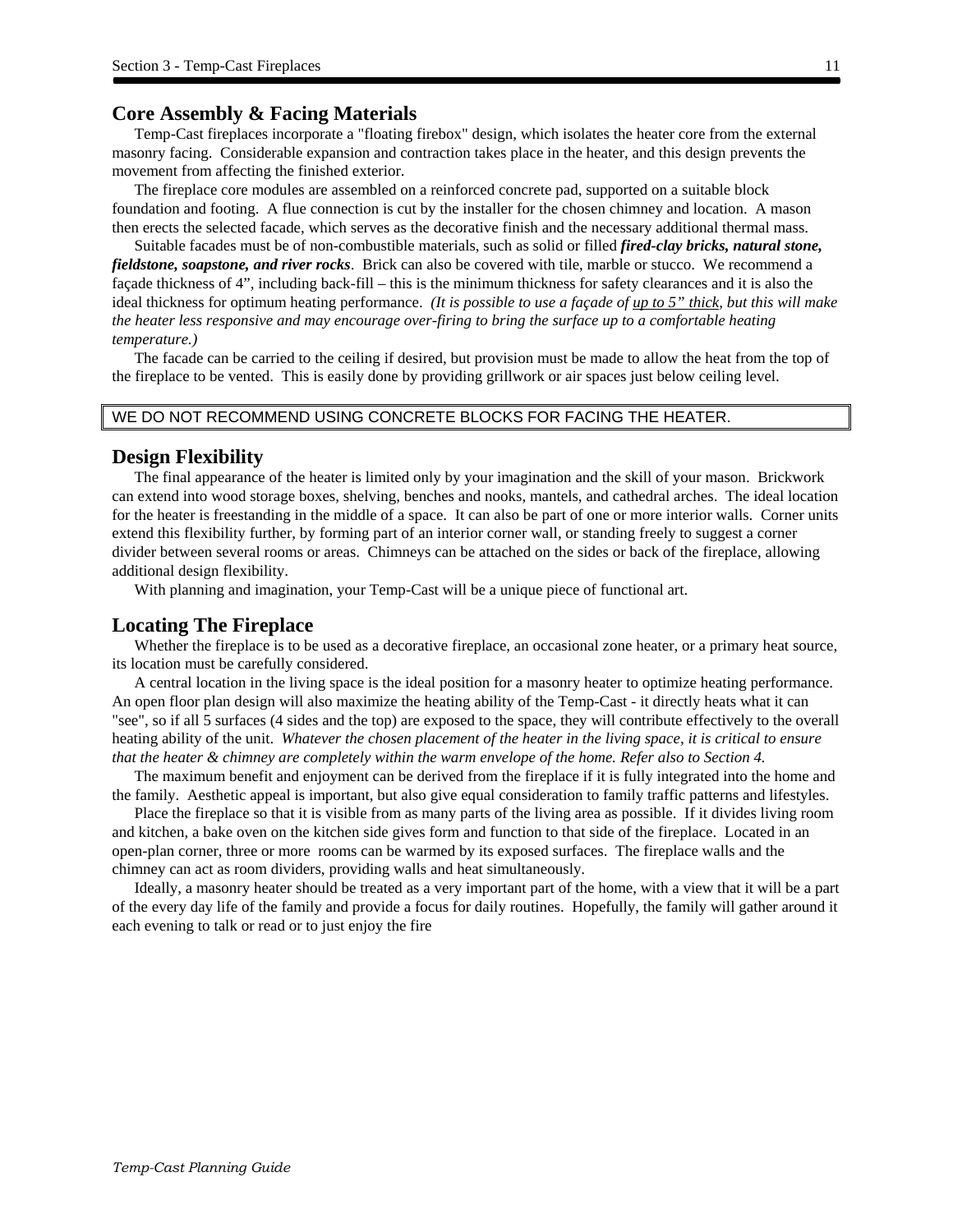## **Standard Models**

The Temp-Cast 2000 standard fireplace core is 36" (914mm) wide by 22.5" (571mm) deep by 77" 1955mm) high, not including the masonry facing. Its rectangular footprint makes it most suitable for installations along a

wall or in the centre of a room. *(See Fig. 8 )* The 2000 is also available with a Corner option, Bake Oven option, or See-Through option or a combination of options. *(Note: dimensions shown are accurate to within ¼")* 

## **Corner Models**

A Corner Model Temp-Cast 2000 core is 46" (1168mm) wide X 22.5" (571mm) deep X 77" (1955mm) high, without the facing material. *(See Fig. 9 ).* It is suitable for installation in an inside corner, or to form the walls of an inside corner, or free standing in the centre of a room. It can be oriented so that the fire is visible from various parts of the room, which may not be possible with a standard fireplace.

The chimney can be connected to the back of the core, or to any of the four angled corner surfaces, giving added flexibility.







 $27"$ 

(with Arched Door & Bake Oven options)

#### **Bake Ovens**

Temp-Cast 2000 standard fireplaces, see-through and corner fireplaces are available with a bake oven option. The oven can be installed on the front of the heater or on the back side, allowing the fireplace to be a divider between living room and kitchen.

The bake oven is installed in the secondary combustion chamber. After the fire is out, breads, pizza, and pastries can be baked in the remaining heat. If additional heat for baking is needed, a fire can first be set in the bake oven itself to increase the temperature. An optional *Bake Oven Trim Plate* can be installed before the facing is applied, to permit a neater finish around the bake oven door. The Trim Plate hides the core so that the mason does not need to bring masonry work too close to the bake oven door frame. (*Refer to Fig 8* )

Another option is to place a cooking grill in the firebox of a Standard Model after the fire is out. There is sufficient residual

**Fig 8**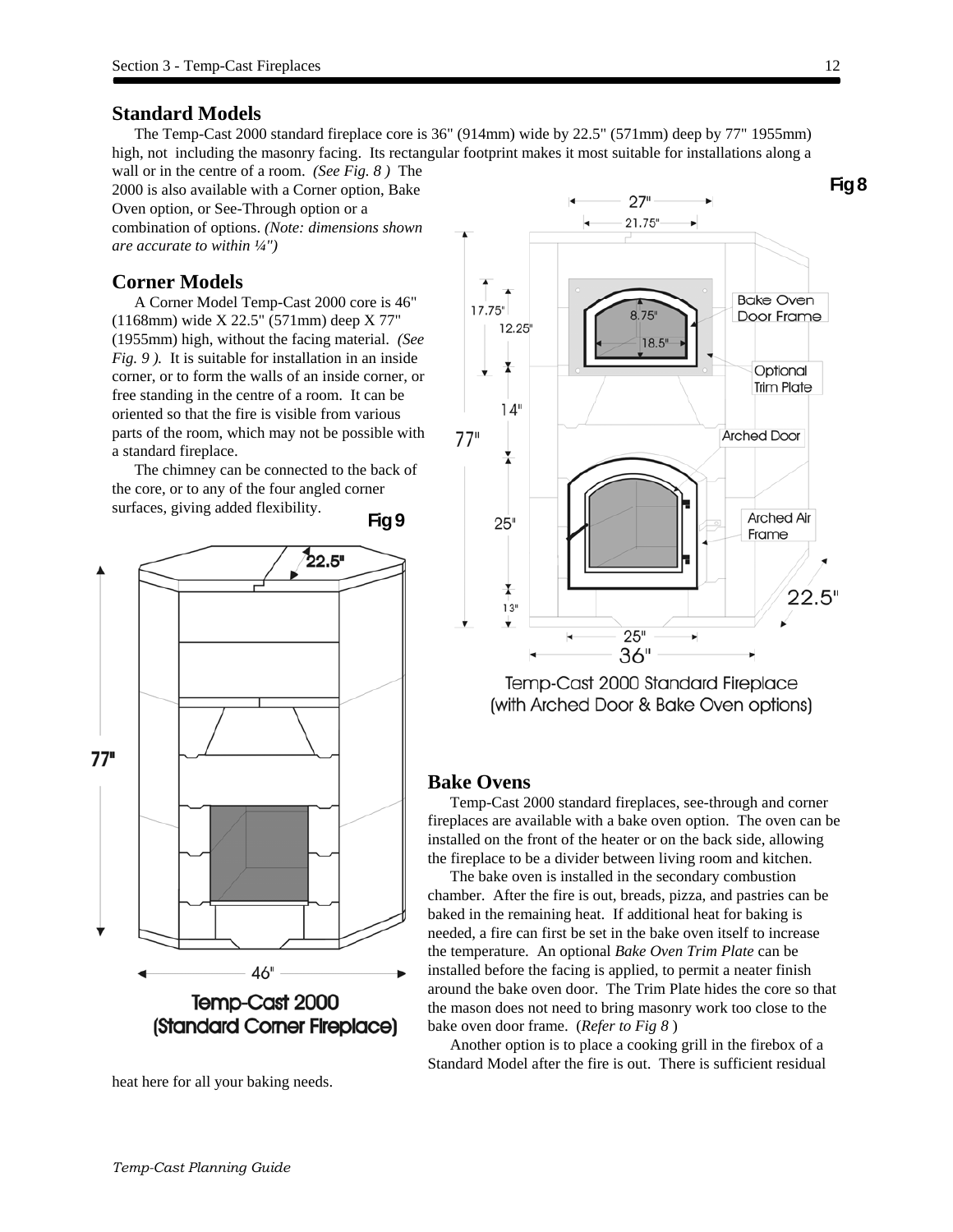#### **See-Through Fireplaces**

Often, a fireplace will divide two areas of a living room or a dining room, when fire-viewing from both sides is desired. The Temp-Cast See-Through fireplace allows this by offering a second set of fire doors on the back of the unit. Both doors are functional and offer a clear view of the fire.

#### **Temp-Cast Doors**

Two door systems are offered, an arched door with steel air frame (*Fig10* ) and a rectangular door with steel air deflector (*Fig 11* ). Doors are constructed of high-quality cast-iron, fitted with an air-tight gasket and can be ordered with 24 K gold plating. Both systems incorporate air-washes for clear and unobstructed views of the fire. The fire-viewing area is approximately 18" wide (460mm) X 16" high (405mm).

#### **Fig 10**



## **Other Options & Accessories**

Temp-Cast fireplaces are offered with several options to maximize efficiency and appearance.

Where exterior combustion air is required*, electric fresh air dampers* increase efficiency by allowing fresh air into the home only during actual combustion.

*Insulating boards* under the fireplace core minimize heat loss through the concrete pad or basement floor, for increased overall efficiency.

*A chimney damper* is recommended in all installations to maximize the heat-storing ability of the fireplace and to ensure strong chimney draft at start-up.

The most effective damper for a masonry and flue tile chimney is a *"roof-top" damper*, installed at the very top of the chimney flue and controlled by a stainless steel cable *(see Fig 12 )*.

The cable is routed down through the chimney and is attached to a bracket in a convenient location near the heater, out of the reach of small children. Its main advantage is that it traps warm air in the entire length of the chimney, enabling better draft at start-up. It also keeps out rain, snow, birds and animals & prevents down-drafts caused by strong winds.

In some applications, it is possible to have an 8" (200mm) round masonry chimney (e.g. round clay flue tiles and brick facing) up to the first ceiling in a multi-floor home. A metal



chimney adapter is installed on top of the last clay flue tile and an 8" (200mm) diameter factory-built stainless steel chimney continues from this point. This "hybrid" chimney allows a roof-top damper to be installed at the top of the factory-built chimney.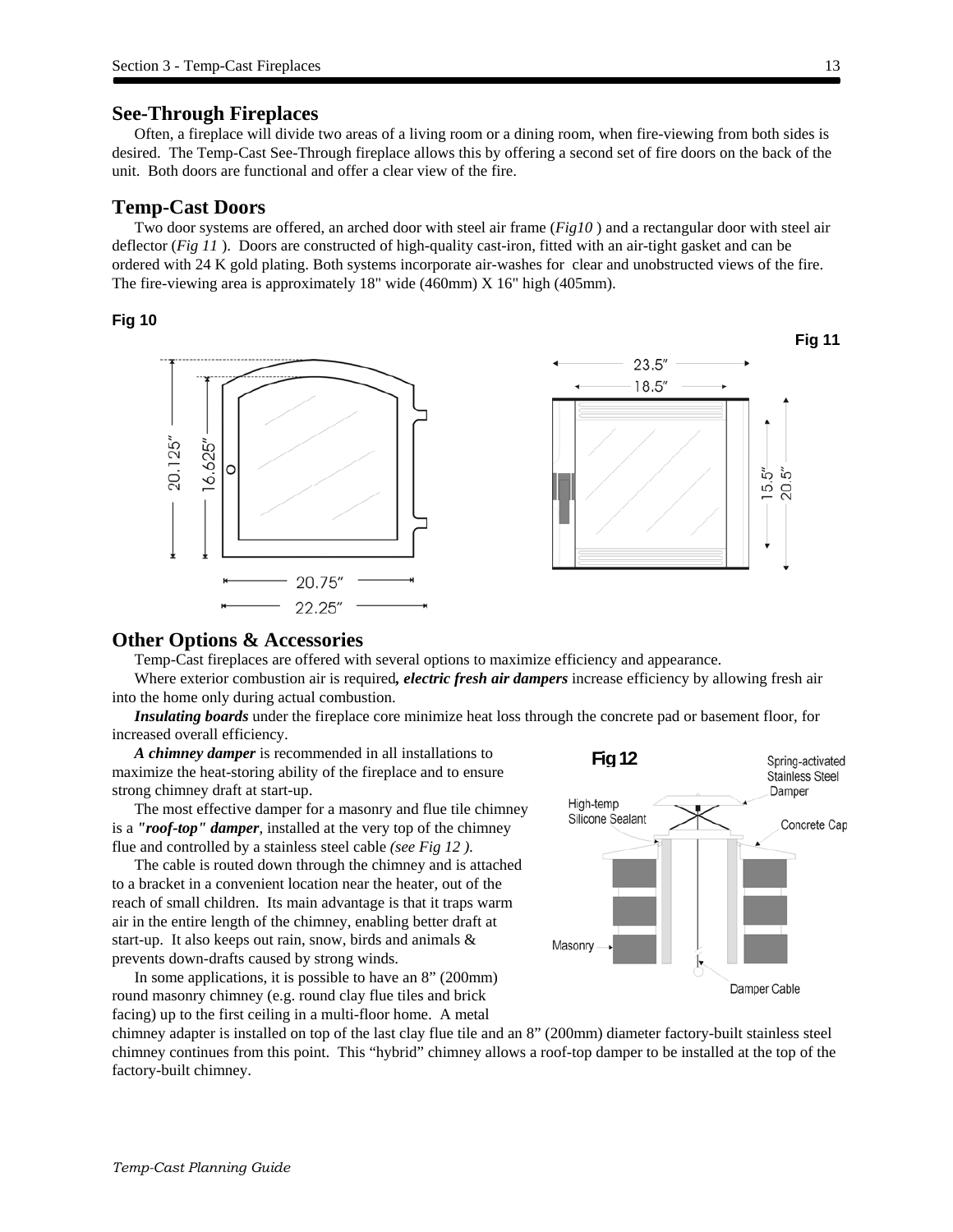The 'hybrid' chimney combination is possible *only where the chimney is straight,* (ie. without any offsets) so that the cable is not obstructed. If there are offsets in the chimney, then we recommend installing a Base-exit Transition, with internal damper, and either an approved (i.e."listed") stainless steel liner and masonry chimney facing or a full factory-built chimney system. *(An adapter on top of the transition, manufactured for the chimney being used, will be required.)* 

*Base-exit transition dampers* are used with chimneys having offsets and all factory-built metal chimneys, since a roof-top damper cannot be used with this type of chimney. This transition permits a simple installation to the heater and an easy way to install the heater with a factory-built chimney. The built-in damper helps to minimize heat loss when closed after the fire is out. *(See Fig 13)*

*We strongly recommend a carbon monoxide alarm be used in conjunction with all chimney dampers, (installed in the same room as the heater), as an extra margin of safety in case the damper is inadvertently closed prematurely. If the heater is being installed in accordance ASTM E1602, then the damper must be modified to ensure a 5% permanent opening.* 

*Additional "soot" doors* may be required to ensure inspection and cleaning access to the bottom of each heat exchange channel, depending on installation requirements.

An 8"x12" aluminum *ash cleanout door* provides generous access to the base of the chimney for inspection and cleaning.

Finally, an optional *air supply door* is recommended where "inside air" is permitted by local building authorities. This is installed just under the fire door, to direct air into the air intake slot under the door frame.

## **Hot Water Options**

We have found that it is generally not feasible to use a Temp-Cast heater to produce hot water, particularly for hydronic floor heating

applications. The Btu output of the heater is usually not high enough for these applications. We also do not recommend using the heater for domestic hot water production, unless your home is 'off the grid'. In this case, the hot water system must be carefully designed and engineered for safety by a competent professional, with appropriate pressure release valves and backup electric circulation pumps.

## **Cost Comparisons**

Your Temp-Cast will require little care or maintenance beyond regular chimney inspections and cleaning.

Annual inspection and vacuuming of the base of the heat exchange channels, and periodic replacement of the door gaskets are typically all that is required.

Wood costs the least of all fuels, and is affected least by influences beyond the local area. Compare wood costs with costs of gas, oil, propane and electricity in your area.

### **Warranty**

Temp-Cast fireplace *refractory parts* carry a limited five (5) year warranty. The warranty does not extend to removal or replacement of chimneys, facades or other masonry work.

*Metal parts*, including doors, are warranted for 1 year. (Glass parts are not included.)

#### **Section Summary**

- *Temp-Cast fires are truly spectacular.*
- *Temp-Cast refractory modules are engineered for precise fit & easy assembly.*
- *The ideal facing is a 4" thick solid masonry material such as brick or stone.*
- *Temp-Cast design flexibility is unrivalled.*
- *Standard, Corner, See-Through, Bake-Oven models & combinations are available. (All models can perform baking functions.)*
- *Several options are available to enhance heater appearance and/or performance.*
- *Both factory-built and masonry chimneys can be fitted with dampers to minimize heat loss.*
- *The arched & rectangular door systems provide air-wash to protect the glass & metal components and provide clear fire viewing.*

Knock-out for Cleanout (1 of 3)

**Base Exit Damper Transition** 

**Fig 13**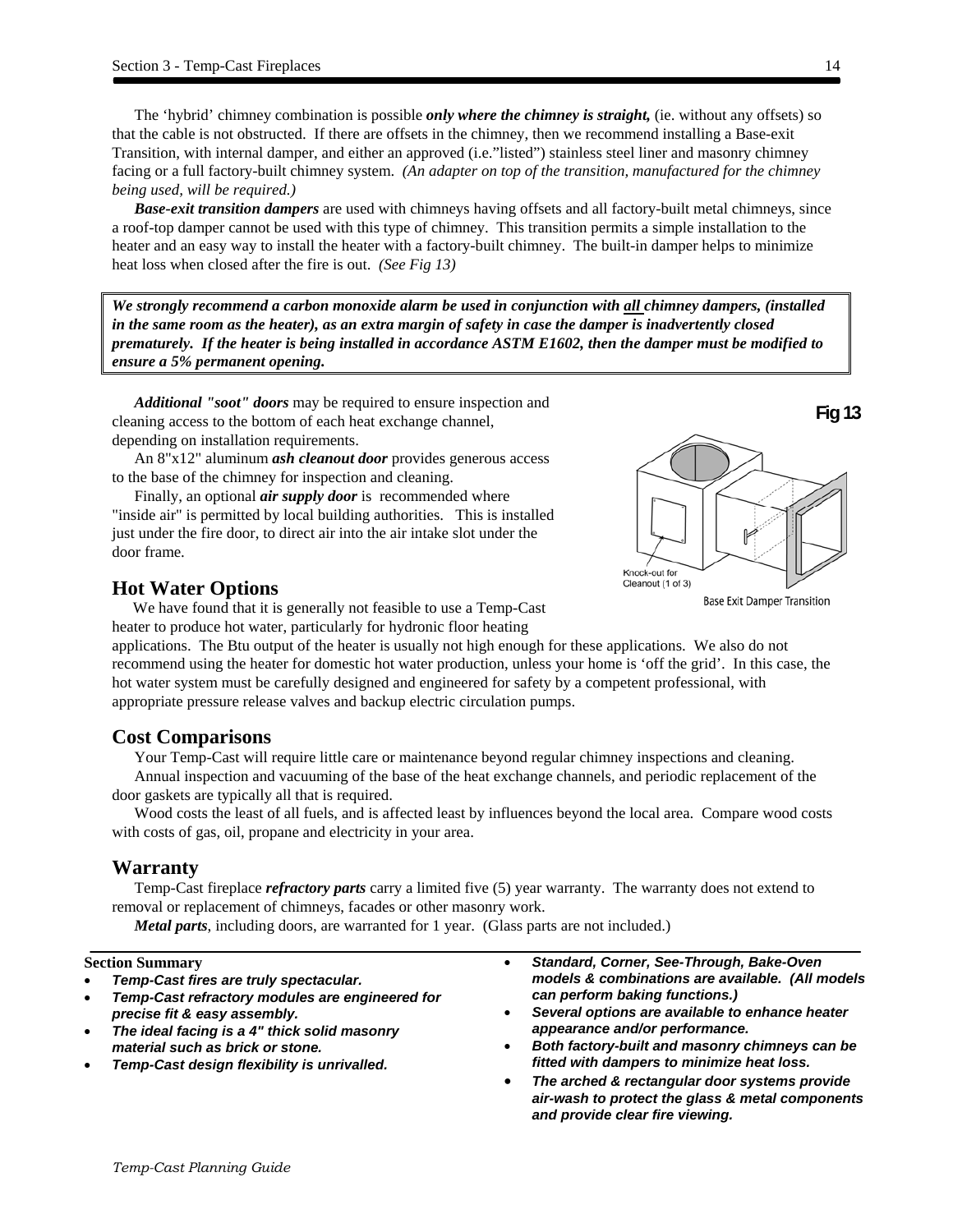## Section 4 - Model 2000 Construction Considerations

### **General**

A Temp-Cast fireplace and brick facade weighs over 6000 lbs (2720kg) in most installations, not including the chimney and concrete pad. Proper footings and foundations are required and existing supports must be inspected by a competent professional before being used.

In a new installation, a footing must be poured on undisturbed compacted soil. A concrete block foundation is then raised and a concrete pad is poured on top of the foundation to the level of the unfinished floor.

The chimney is connected at the **bottom** of the heater and is supported by the same pad which supports the heater. For this reason, the layout of heater and its chimney must be decided before the footing and foundation dimensions can be calculated.

#### **Chimney Systems**

Temp-Cast heaters require at least 18ft (5.5m) of chimney having a minimum area of at least 50 sq. inches (inside dimensions) (320 sq cm) - suitable widely available flue sizes include 8" x 12" o.d. (200mm x 300mm o.d.), 10" x 10" o.d. (255mm x 255mm o.d.) and 8" i.d. (200mm i.d.) round flues, or equivalent. Clay, refractory and stainless steel liners are suitable. Both masonry and HT (i.e. "high temperature") factory built chimneys are acceptable.

Masonry chimneys should have liners that are laid with refractory mortar and are carefully aligned so that a ledge is not formed from one liner to the next. In addition, a 1/2" (12.5mm) space must be maintained between the liner and the brickwork, for necessary expansion. The best liners have overlapping or "ship-lap" joints.

Every chimney must have provision for cleaning, with a tight fitting door near the base.

An existing chimney should be inspected by a qualified chimney sweep and approved by the local building official.

The chimney can be connected on either side or at the back of the fireplace, as in Figure 14 . You may also want a "balancing", non-functional chimney on an opposite side for aesthetics.

#### **Chimney Draft**

Chimney draft, that unseen force that we trust will cause smoke to rise up the chimney and out of the house, is the single most important aspect of good chimney design and the most overlooked.

Hot air (i.e. hot gases or smoke) rises because it is lighter than the air around it. In a chimney, this rising warm air (i.e. "draft") draws in oxygen to feed the fire. Without good draft, good combustion is impossible and smoke spillage is inevitable. Unfortunately, there are several factors which can defeat chimney draft. The three most common are *exterior chimneys, negative pressure* and *the stack effect.*

#### **Exterior Chimneys**

The greater the temperature difference between the air in the chimney at the stove connection and the air outside at the top of the chimney, the stronger the draft. (This is why smoke spillage and hard starts are more common in early fall and late spring, when the temperature difference between inside and outside is the least.) In addition, the longer this temperature difference can be maintained (i.e. the taller the chimney), the greater the draft.

A tall and warm interior chimney produces the best draft, while cold exterior chimneys cause stubborn lighting, smoky fires and chronic smoke spillage. *For this reason, we do not recommend venting our fireplaces (or any combustion appliance) to a chimney constructed outside the warm envelope of the home.* If a chimney in an unheated space is unavoidable, then an insulated factory built chimney is best, since it will heat up faster and keep the exhaust gases warmer for a longer period of time, improving the draft. *(Using the chimney manufacturer's approved adapter, most factory built chimney systems can be connected to a Temp-Cast heater with our Base-Exit Transition Damper – see Fig 13 .)*



**Fig 14**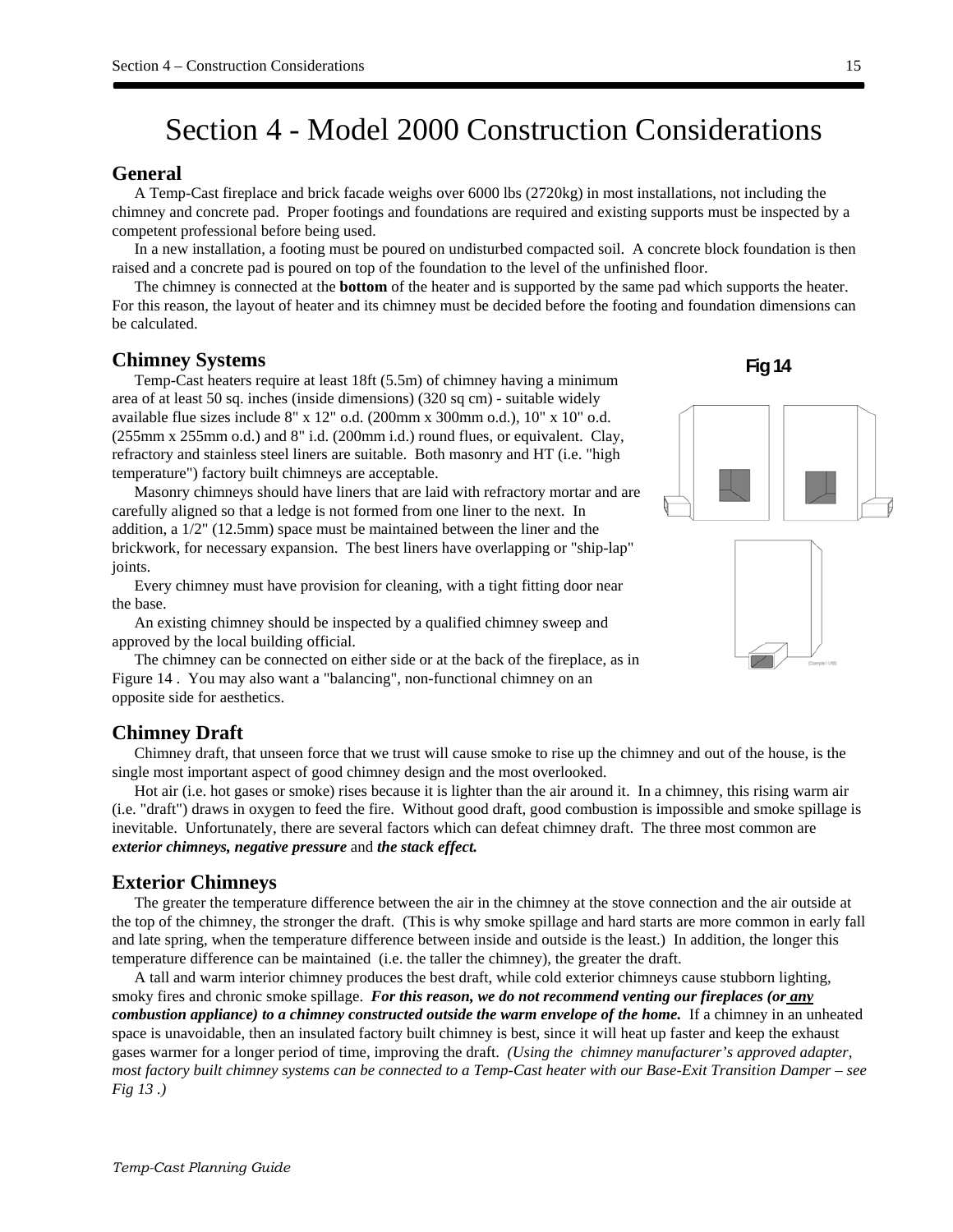#### **Fireplace Openings & Flue Size**

Many homeowners are still very fond of the huge country fireplace - a 5 foot wide x 4 foot tall firebox. But these also require a huge chimney, through the center of the home, with a flue of at least 288 sq. inches. *(Not only a huge energy waste, but a large material expense to enclose it. Contrast this with a Temp-Cast chimney flue of about 50-70 sq. inches.)* 

#### **Negative Pressure & Depressurization**

Compounding the cold chimney problem is the air-tight design of some homes, such as those using foam block and SIPs (structural insulated panels). In these homes, the air usage in the home is very tightly controlled. If make-up air is not sufficient, exhaust fans & other combustion appliances can de-pressurize the home, causing a *negative pressure condition*. In this case, air is drawn into the house from unexpected sources - down the chimneys serving the gas furnace, the fireplace, the wood stove, etc. This causes varying degrees of chimney failure. This can range from the fireplace that is difficult to start, to the wood stove that spills smoke whenever the door is opened, to the most serious, when a complete flow reversal brings smoke and gases down the chimney and into the home**.** 

This *Flow Reversal* is potentially dangerous because it occurs most often when the burn rate is at its lowest, at the start of a fire or at the end.

In a typical metal woodstove, during the final stages of the fire, the firebox temperatures are slowly dropping. With this drop in firebox temperature comes a corresponding drop in chimney temperatures. In masonry chimneys, this drop is gradual, but in prefabricated chimneys, the temperature drops as quickly as the stove. Eventually, chimney temperatures drop to the point where the chimney draft is stalled - smoke is no longer being drawn up the chimney and can now easily spill back into the home. This phenomenon is known as "tail-out" spillage  $\&$  is believed to be a common occurrence with wood stoves, particularly in basement installations and with exterior chimneys. It is a very serious concern because it most often occurs during the night - when it is least likely to be detected & while occupants are most vulnerable - while they are sleeping.

A Temp-Cast masonry heater with an interior chimney is less likely to suffer from "tail-out" spillage. The masonry mass retains enough heat to maintain adequate chimney draft for long after the fire is out. And since there is no need to burn the Temp-Cast at night, if spillage of any kind occurred, it is more likely to be immediately noticed.

 *Breathing combustion gases, especially carbon monoxide, from a wood or gas appliance, is a serious health hazard and can be fatal.* (Even that "nice woodsy" smell associated with wood fires, caused by mild smoke spillage is unhealthy and should be avoided.)

Temp-Cast fireplaces have been tested in the most air-tight homes in North America - the Canadian R2000 standard, which allows for only 1/4 air change per hour. Even in this extremely tight house construction, *the Temp-Cast did not de-pressurize the home.* 

*In field tests of Canadian homes, varying degrees of combustion spillage in assorted furnaces, fireplaces and wood stoves were detected in an alarming percentage of the homes tested. In addition, smoke spillage was observed at the exterior fresh air intake of a factory-built fireplace. Just because we call it an intake doesn't mean that air will flow in - it will flow in the direction dictated by the pressure of the house.* 

#### **The Stack Effect**

In many 2 or 3 story homes, another phenomenon which effects draft sometimes occurs, called the *stack effect*.

A good chimney system, as we have seen, will be a tall column or stack, insulated from the cold outside air, with an opening at the top.

If the warm air in the home has an easy access out of the house in the upper floors, such as through leaky windows, then the whole house may become a chimney stack - a tall column of warm air with an opening at the top.

With the *stack effect*, cool air is drawn into the home in the basement, through leaky walls, and doors (i.e. a "drafty" basement) or *down the furnace or fireplace chimney.* The warming air flows up through the middle of the house and exits near the roof. The stack effect can be mild, causing occasional spillage or it can be strong enough to create a flow reversal in basement chimneys. Locating the chimney completely inside the warm envelope of the home, the preferred location for a Temp-Cast heater, helps to prevent this problem.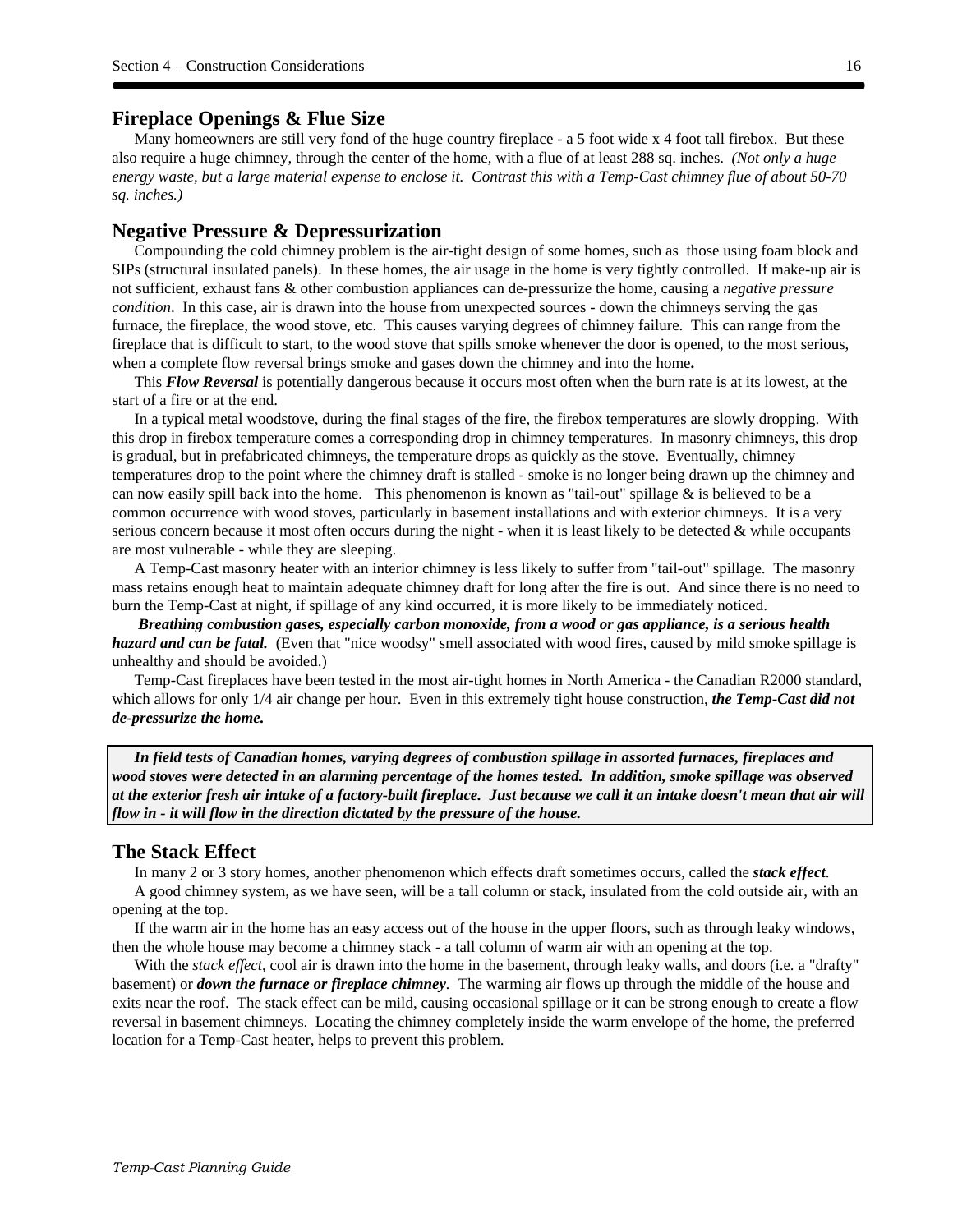#### **Replacement Air**

When planning your home and your Temp-Cast installation, ensure that the total air requirements of the house, its occupants, exhaust devices and all combustion appliances are considered.

Make-up or replacement air may be required in some installations - be sure to consult your builder or architect.

#### **Footings, Foundations & Floor Pads**

The footing dimensions are 4" (100mm) larger than the foundation dimensions in all directions. Ideally, footings should be at least 8" (200mm) thick and reinforced with 1/2" (12.5mm) steel rod, laid in a grid pattern, 6" (150mm) on centre, starting at least 3" (75mm) in from the outside edges. The footing must be built on compacted undisturbed soil or another stable material.

A concrete floor pad is poured on top of the foundation, over a *temporary support,* which must be completely removed after the concrete has set. The concrete floor pad for a single heater must be at least 6" (150mm) thick and ideally have 1/2" (12.5mm) reinforcing bar laid in a grid 6" (150mm) on centers, starting at least 3" (75mm) in from the sides.

Provision must be made in the concrete floor pad for an air intake slot and an ash drop. *(See Section 5.)*

The floor pad also serves as the hearth in front of the fireplace, required 20" (500mm) in front and at least 8" (200mm) either side of the loading doors, as detailed in the plans included in Section 5.

Leaving one side of the foundation open will allow the hollow core to be used for storage and permit access to the fireplace air intake and ash dump. *(See Fig. 16 )* In this case, a site-fabricated metal boot should be used to connect the air intake to the 6" (150mm) exterior fresh air supply and a metal pipe or masonry chase used for the ash dump.

#### **Combustion Air Supply**

Independent testing has shown that Temp-Cast heaters do not require an outside air supply, since they will not depressurize

even extremely tight homes. We recommend using inside combustion air wherever possible. *(An optional air-intake door is available for this purpose.) Note: In the US, the Energy Code mandates the use of an exterior combustion air supply* .

Outside air can be provided with an optional air intake damper and locally obtained pipe. A 6" (150mm) round



smooth duct is built into the top course of foundation blocks, which will feed necessary air into a 15" x 2" (380mm x 50mm) hole located in the floor pad, directly in front of the unfinished core. The duct is vented to the outside wall under the floor joists and can be equipped with an optional electrically operated damper.

Activating the switch opens the damper to provide outside air for the duration of the burn and is closed when burning is complete. *The intake should be installed on the windward side of the house, below the point where is enters the firebox, and at the lowest point available.* 

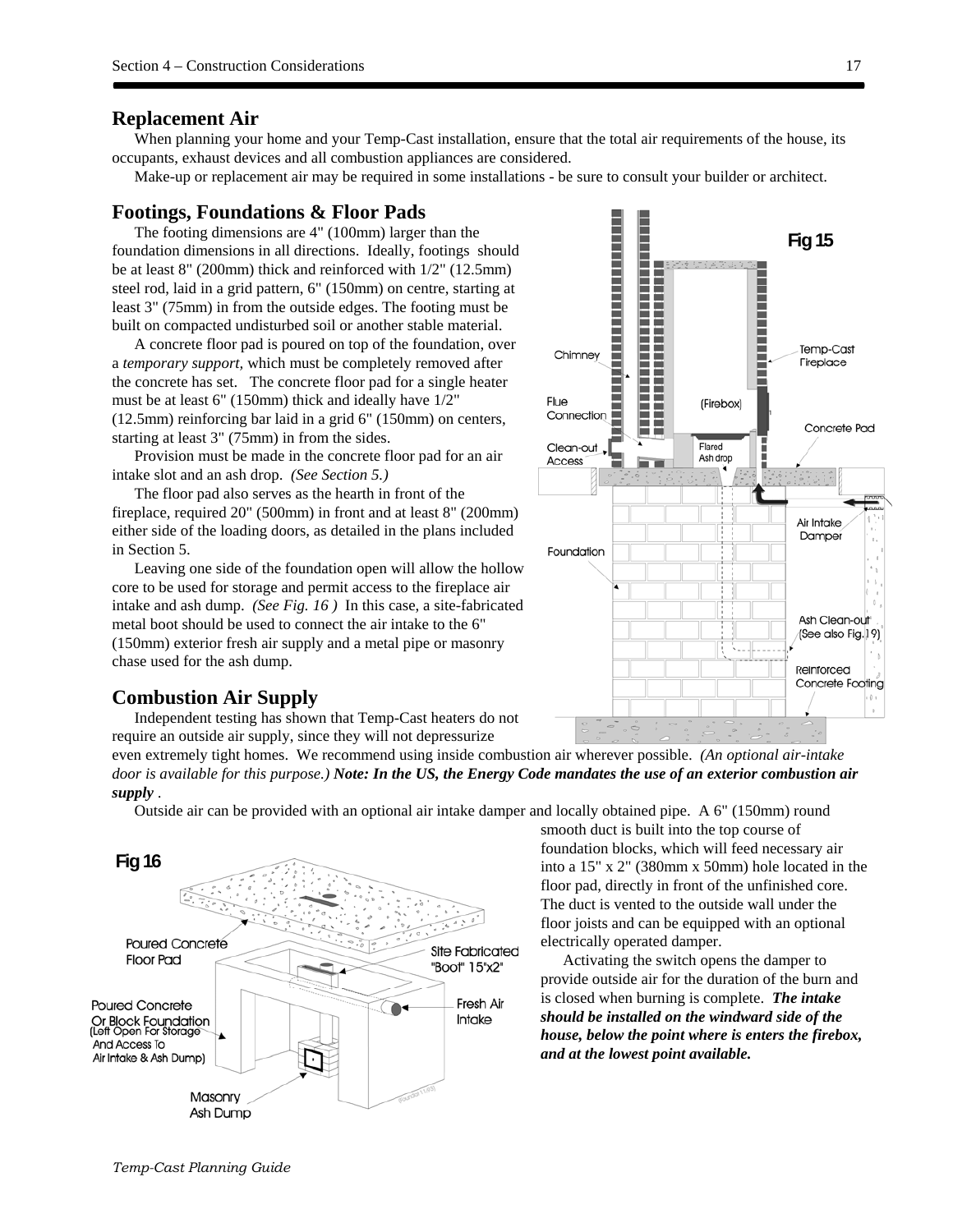### **Double-Stacked Fireplaces**

When additional heat beyond the capacity of one fireplace is needed, two fireplaces can be built, one on top of the other, on two different floors of the home.

Double stacking fireplaces in this way saves the expense of separate footings and foundations, since they share one footing and the lower fireplace masonry work acts as the foundation for the upper fireplace.

In addition, two flues can be contained in the same chimney, for additional labor and material savings. The fireplaces then work independently of one another and may be fired alternately or together (draft permitting.)

Footings in this case should be 12" (300mm) thick, with 2 grids of 1/2" (12.5mm) reinforcing bar 6" (150mm) on centers. One grid is placed in the bottom third of the footing, and the second is placed in the top third. The lower fireplace facade is carried to the ceiling level, a non-combustible support such as metal roofing is placed on top, and the floor pad for the upper fireplace is poured over it.

#### **Chimneys for Double-Stacked Fireplaces**

When double-stacked units are being considered, **each unit must have its own flue**. Chimneys for double-stacked units can be placed on left and right sides of the two heaters, or located at the rear of the heater, or on the same side of the heater, which is the least expensive option. *(See Fig. 17 for this option. Other PlanViews can be found in Section 5.)* In each case, the chimneys are supported on the lowest level. The flues continue through the concrete floor pad of the upper fireplace but the brickwork of the lower chimneys stops just above ceiling level and the upper floor pad is poured on top of these bricks, around the flue tiles. This allows the lower chimney brickwork to act as the support for part of the upper floor pad and chimneys.

## **NOTE: each chimney flue may only service one fireplace and may not be connected to any other appliance.**

#### **Ash Removal**

An ash drop can be easily incorporated in the floor pad. A 6" (150mm) diameter hole is formed in the pad so that ashes drop into a 6" (150mm) suitable metal pipe to the bottom of the block foundation. A masonry ash dump with a chimney clean-out door can be constructed *(as in Fig.16)* or the ash pipe can simply be fitted with a tight end-cap. *(If the foundation is not left open, this pipe is continued to the outside of the foundation and capped or terminated at a soot door, as in Fig.15)* 

Ashes for the upper unit in a double-stacked installation can be removed by lifting out the firegrate in the firebox. Whatever method is chosen for handling ashes, care must be taken to ensure that the air intake function and ash cleanout are physically separated, to prevent excess air entering the firebox via the ash drop hole under the firegrate.



Excess air into the fire from below may increase particulate emissions, and defeat the door air-wash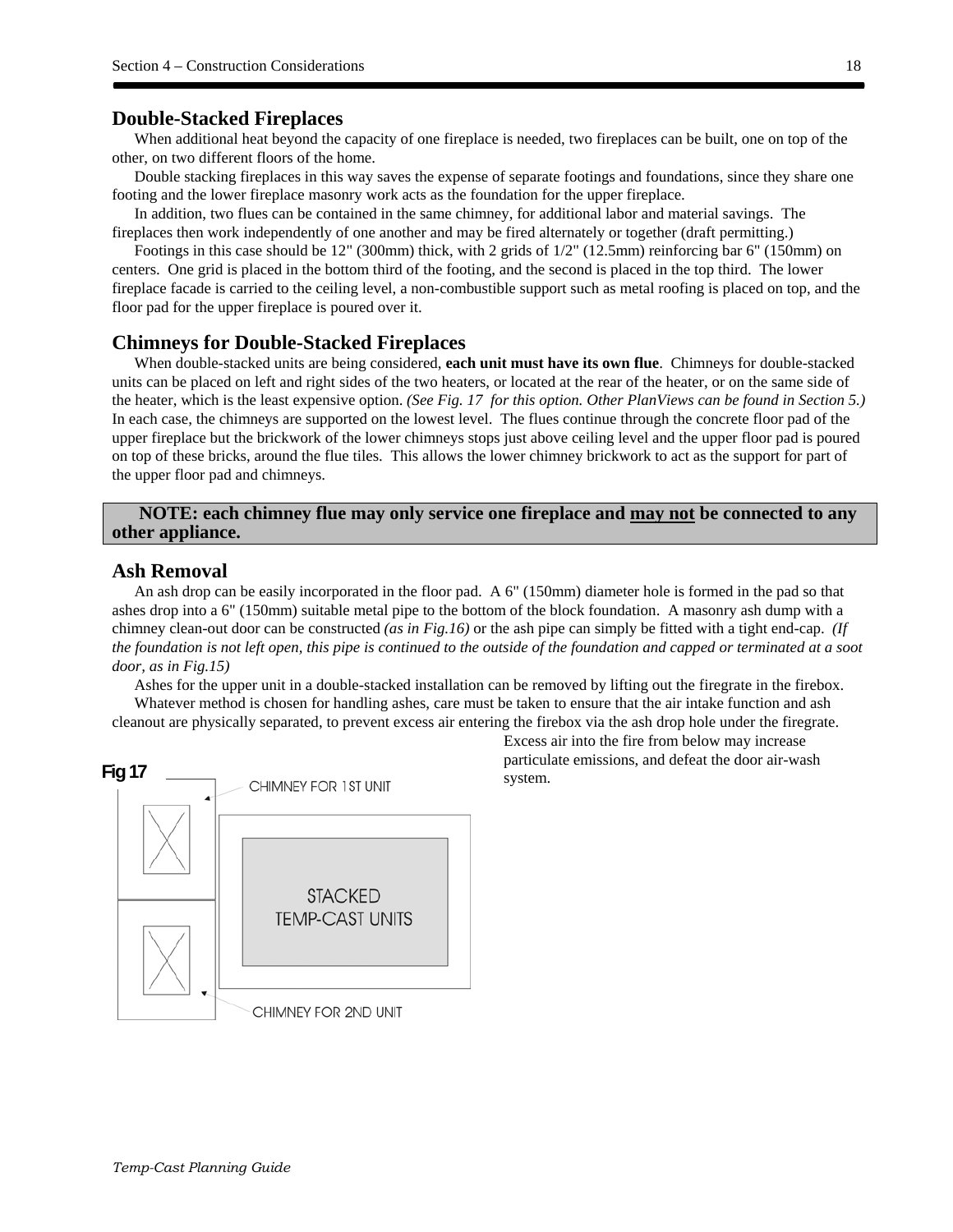#### **Clearances & Building Codes**

## Although Temp-Cast fireplaces are efficient heaters, they are also site-built masonry fireplaces constructed of refractory components and as such conform to national building codes in Canada and the United States. They may also be installed as masonry heaters where ASTM E1602 is referenced by the building official.

We don't recommend that you enclose your Temp-Cast fireplace in any type of wall, since you will be hindering some of its radiant ability. However, if a wall enclosure is unavoidable, clearances of 4" (100mm) to combustible construction on the sides and back of the fireplace and 10" (250mm) clearance overhead are required. In addition, a hearth extension of 20" is required in front of the fireplace doors. *(Refer to fig. 18 & 19).* Combustible materials should not be placed within 48" (1200mm) in front of the fire doors. In most jurisdictions, masonry chimneys and most factory-built chimney systems also require a clearance to combustibles of 2" (50mm) from top to bottom.





NOTE: a combustible wall with non-combustible material applied directly to it without an intervening air space *IS STILL A COMBUSTIBLE WALL FOR PURPOSES OF CLEARANCES.* If clearances must be reduced, a simple method is to build a wall behind the fireplace, in the area of concern, constructed of "cement board" (a 1/2" [12.5mm] cement sheet) installed on metal studs. This wall section must extend 8" (200mm) beyond the sides of the fireplace.

#### **NOTE:**

**Where the precise overall dimensions of the Temp-Cast and its facade are critical, for clearances, support or other reason, the masonry facade material must be chosen before final dimensions can be determined. Your mason must be consulted, to determine the final lay-out of the facade, which in many cases results in greater overall dimensions than indicated on the plan drawings in Section 5. If in doubt that there will be at least 4" clearance all around, allow an extra few inches to be certain.** 

#### **Wood Storage**

Temp-Cast fireplaces perform equally well with softwood or hardwood up to 3" diameter, lumber scraps, branches, or bundles of twigs, up to 50 lbs (22kg) per firing. *The only requirements are that the wood be dry (20% moisture or less) and suitably sized.* Ideally, the pieces should be approximately of the same diameter, so that they burn at about the same rate, for maximum efficiency. Reserve larger pieces (up to 4" [100mm] diameter) for adding when the firebox is fully heated.

Outdoor wood storage must ensure that the supply is loosely stacked (criss-cross or "log-cabin" style is best) so that air can circulate around all pieces. The wood supply should have a roof to keep off rain and snow and should also be open enough on all 4 sides to allow good ventilation.

*Improper storage may prevent the wood from drying to the proper moisture content of 20%. Wood that is not dried to this level of moisture may create excess air pollution and impair the heating ability of the fireplace.* 

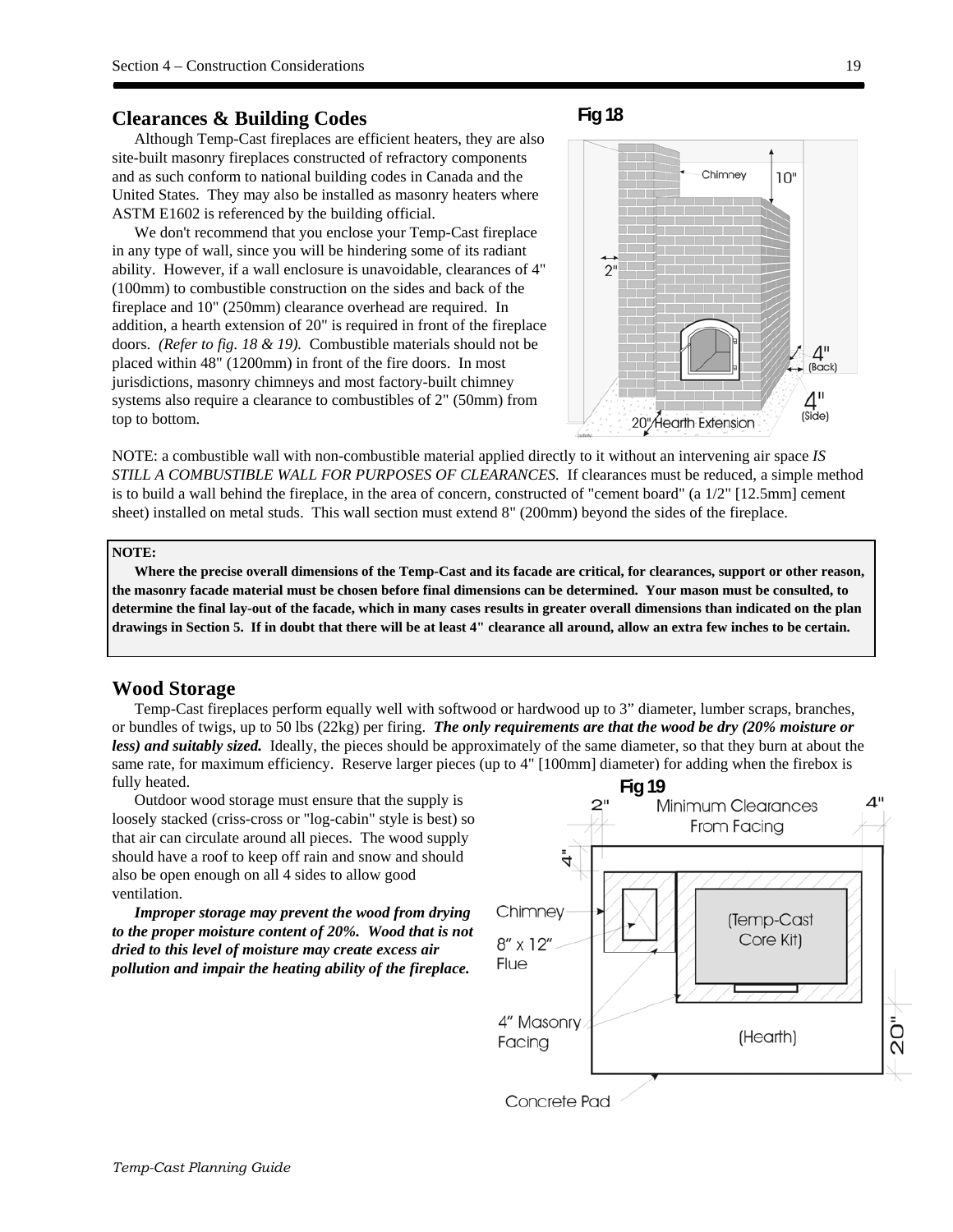### **Planning Summary**

By taking into consideration the facing thickness, clearance to combustibles, chimney location  $\&$  type, hearth size, etc, you can now do preliminary sketches showing the fireplace, chimney, supporting floor pad, foundation and footing. (Keep in mind it is generally easier to build a rectangular pad than one that tries to follow the shape of the heaterchimney-hearth footprint.) For your convenience, we have included several of the most common plan designs and details at the end of this guide.

## **Additional Sources of Information**

Considered by many to be the most comprehensive book written on masonry heaters, *"The Book of Masonry Stoves"*, by David Lyle, can be obtained by writing to Heating Resource Company, Box 300, Acworth NH 03601.

The Canadian Government also has an excellent new publication, *"A Guide to Residential Wood Heating"*, from Energy Publications, Canada Communications Group, Ottawa, Ontario K1A 0S9. (Fax# 819-994-1498)

### **Involving Professionals**

Many homeowners are able to successfully plan their own fireplace installations with this booklet and the included plans.

However, for special requirements, you may also want to consider the services of a professional. Your architect and contractor are experts in their various fields who can provide essential services.

Please contact us directly if clarification of any point is needed or if you would like to receive our installation and promotional video.

Tel# 416-322-5197 Fax# 416-486-3624 Toll Free:1-800-561-8594 staywarm@tempcast.com www.tempcast.com

*DUE TO VARIANCE IN SOIL, SEISMIC, AND OTHER LOCAL CONDITIONS, WE RECOMMEND THAT YOU CONFIRM ALL DIMENSIONS FOR FOOTINGS, FOUNDATIONS, FLOOR PADS AND CLEARANCES WITH YOUR LOCAL BUILDING AUTHORITY.* 

## Section Summary

- *Masonry heaters are heavy & require adequate footings and foundations.*
- *Chimneys start at floor level & can be masonry or prefabricated stainless steel.*
- *All chimneys must be inside the warm envelope of the home and be fitted with a damper.*
- *Temp-Cast heaters will not de-pressurize even extremely air-tight house designs.*
- *Dry wood (of any untreated kind) is essential for optimum performance.*
- *Basements are poor locations for any solid-fuel appliance, especially with an exterior chimney.*
- *Temp-Cast heaters can be stacked.*
- *Ashes can be planned to drop into the basement for ease of cleaning.*
- *Temp-Cast heaters conform to national building codes in Canada & the United States and ASTM E1602.*
- *Building officials must be consulted to verify special local requirements.*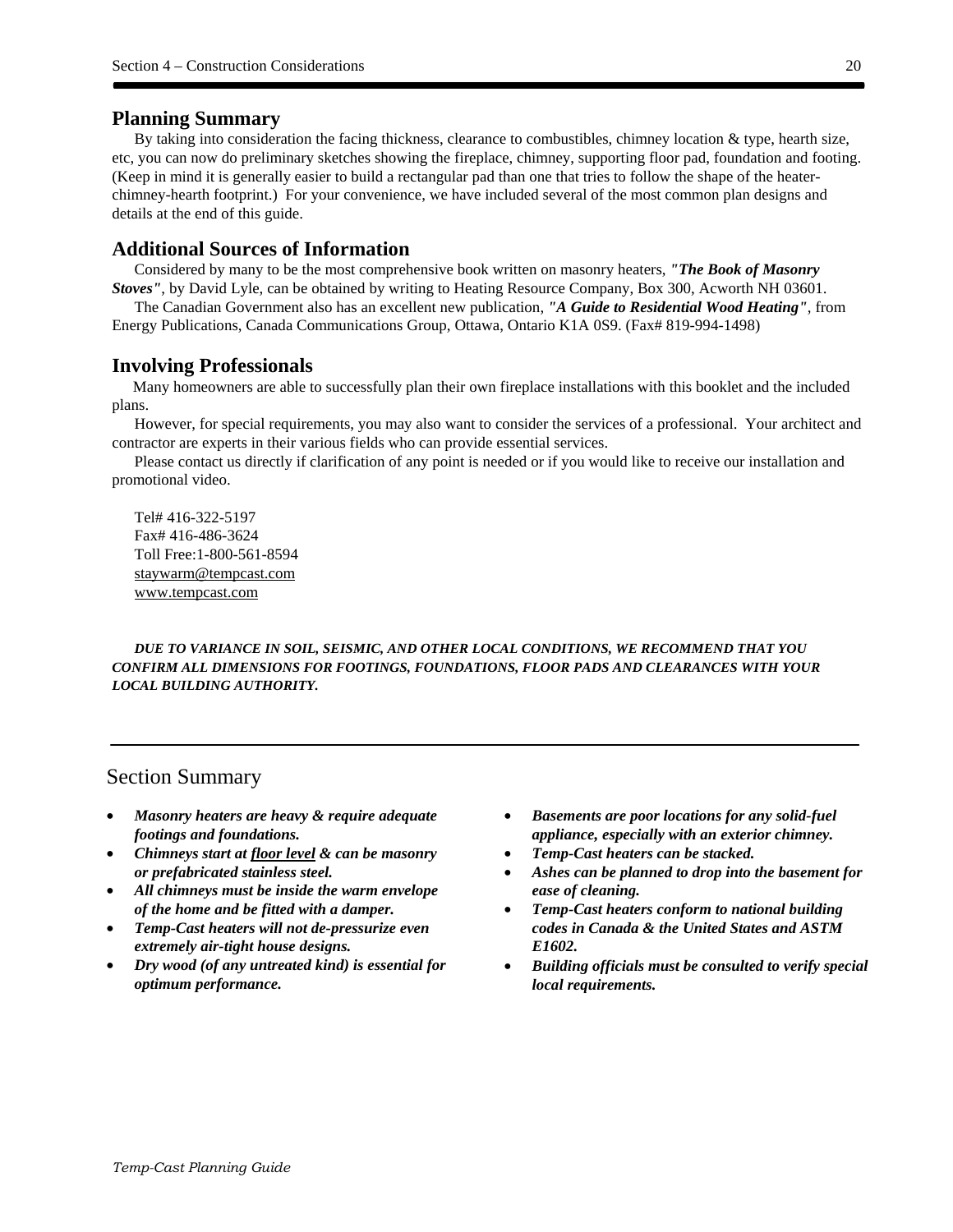## Section 5 - Installation Notes & Plan Drawings

**This section provides construction notes & dimensions for the most common heater & chimney layouts for the Temp-Cast wood-fired heater.** (See Metric equivalents at the end of this section.)

## **Notes to Plan Drawings:**

- Temp-Cast fireplaces are *"site-built" masonry fireplaces*, constructed of refractory parts installed with refractory mortar. When faced with the required 4" (100 mm) of **solid** masonry and connected to an approved chimney system, they conform to building codes across North America and to ASTM E1602.
- Combustion air is fed into the fire from an air slot in the bottom of the door frame. The mason must create this air slot, by slicing the masonry or stepping it out from the core. Combustion air, from the basement or from outside, is supplied via a 15" x 2" (380 mm x 50 mm) air slot in the concrete floor pad. (Care must be taken to ensure that the air slot in the concrete floor pad is not obstructed by the foundation below.)
- If outside combustion air is required, a 6" (150 mm) outside air supply can be connected to a fresh air intake and controlled with an optional electrically operated damper. *Note:* in the case of See-Through units, an 8 (200mm) air supply is required, and half of the available air must be directed to the air intake slot of each door frame.
- In a basement installation, where outside air is not required, an optional air supply door will be needed, to feed air in behind the masonry facade and into the air slot in the bottom of the door frame.
- If an open foundation plan and outside air supply is used, as shown in drawings, then a metal "boot" must be custom fabricated on-site to connect the air supply to the air slot formed in the concrete floor pad.
- Minimum clearances from masonry facing (eg. brick or stone façade) to combustible materials are 4" (100 mm) on the sides, 4" (100 mm) at the back, 2" (50 mm) from the chimney and 10" (250 mm) above the top of the heater. Regardless of the facing chosen, or whether it will visible or not (eg. on the back or sides), the 4" minimum masonry facing must be continuous on all sides and the top of the heater. **\*\*Failure to follow these requirements will create a fire hazard.\*\***
- Chimneys are connected at the base of the fireplace (in the first course) and are supported on the concrete floor pad, or on the footing.
- A minimum thermal break of approximately 1/4" to 1/2" (6 mm to 12 mm) should be maintained between chimney facing and fireplace facing. (This space can be hidden with a facade that encloses both chimney and fireplace.)
- Chimney connections can be made at either side or rear of a Standard fireplace, or at the rear or on any of the 4 angled facets of a Corner fireplace.
- Plan drawings are **not to scale.** Dimensions are based on a **4" (100 mm) clay brick or stone** façade, which is the recommended façade thickness. Facings of up to 5" [127 mm] overall thickness of solid masonry can be used, but all plan dimensions will require adjustment. *(Note: it is recommended that the facing material be chosen first, before determining the positioning of the Temp-Cast heater, concrete slab, foundation and*  footings. This is especially important where space is limited or where clearances to combustibles will be an *issue. We recommend that you involve your mason in the planning process as early as possible to ensure a smooth installation.)*
- When stone or rock is chosen as the facing material, additional back-up blocks are usually required around the chimney - this additional material will require appropriate alterations to the given plan dimensions. (Concrete block facings **are not recommended**.)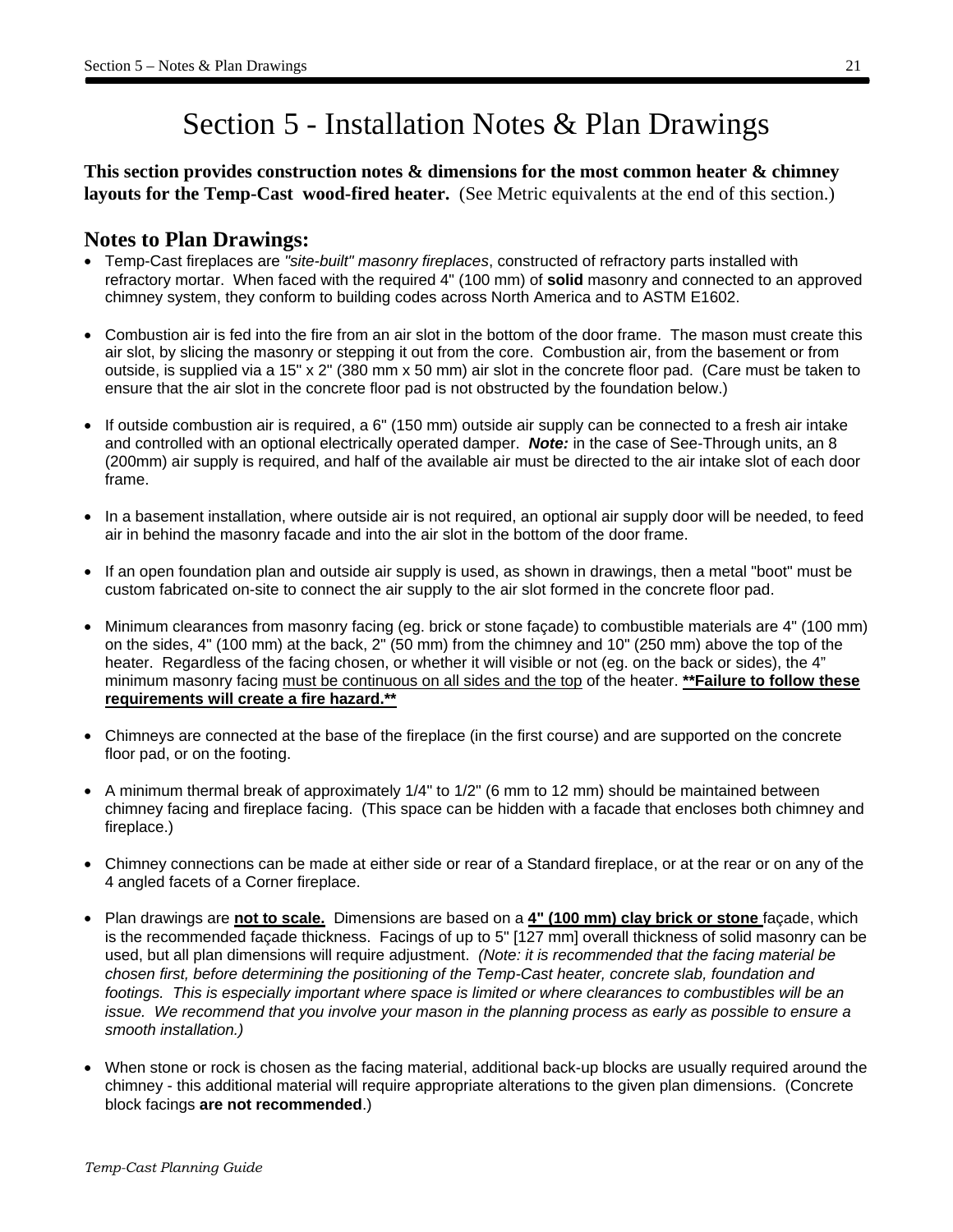

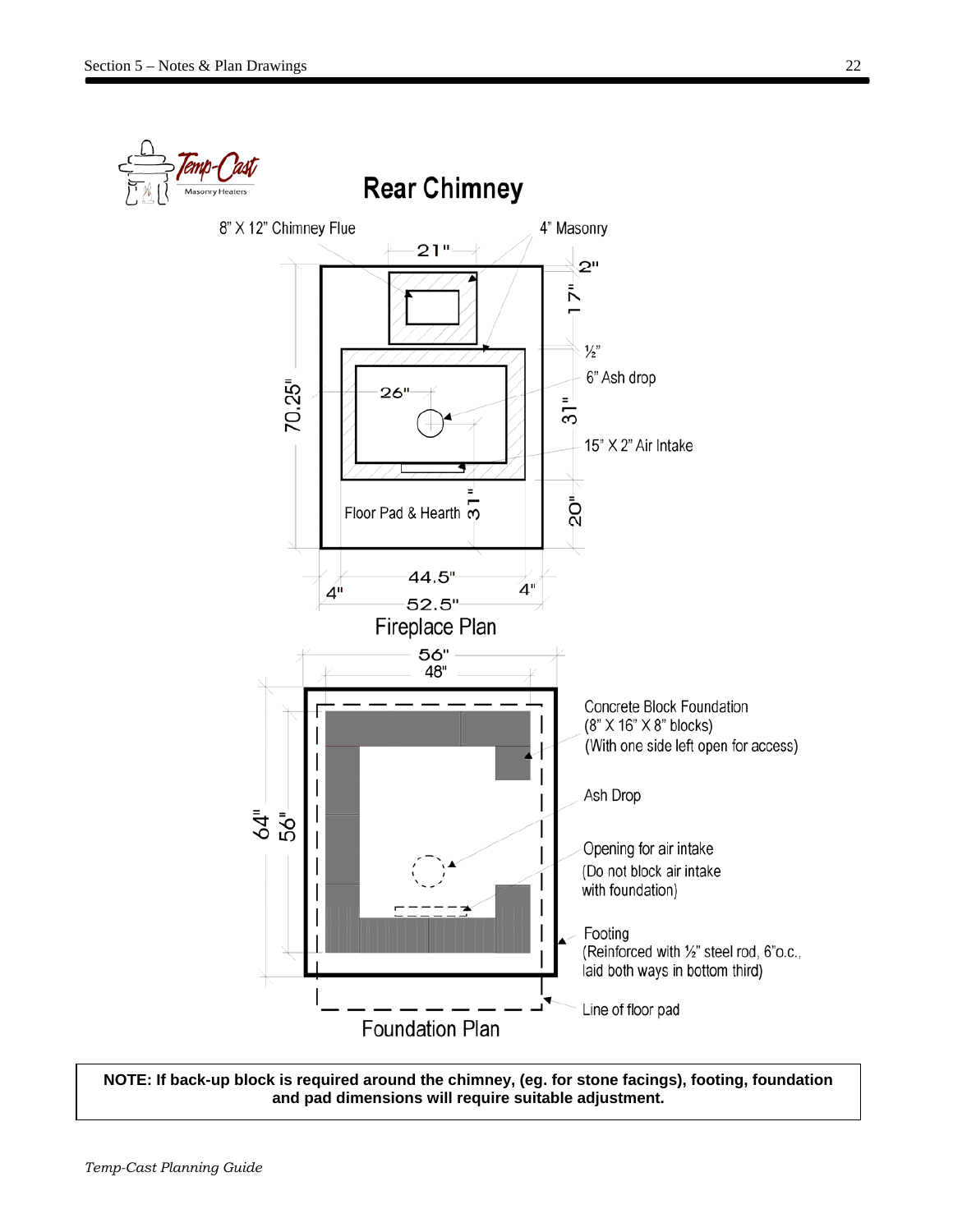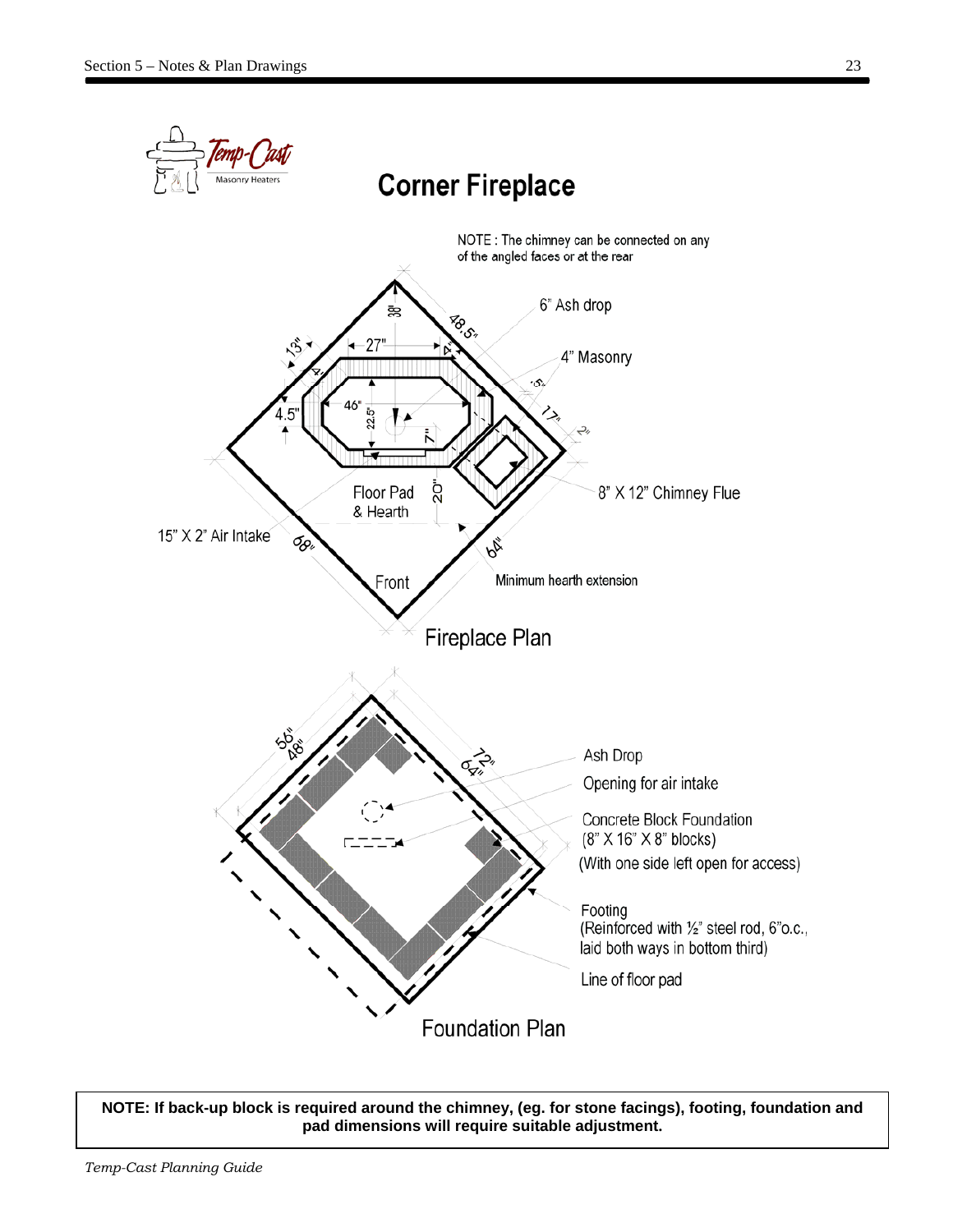

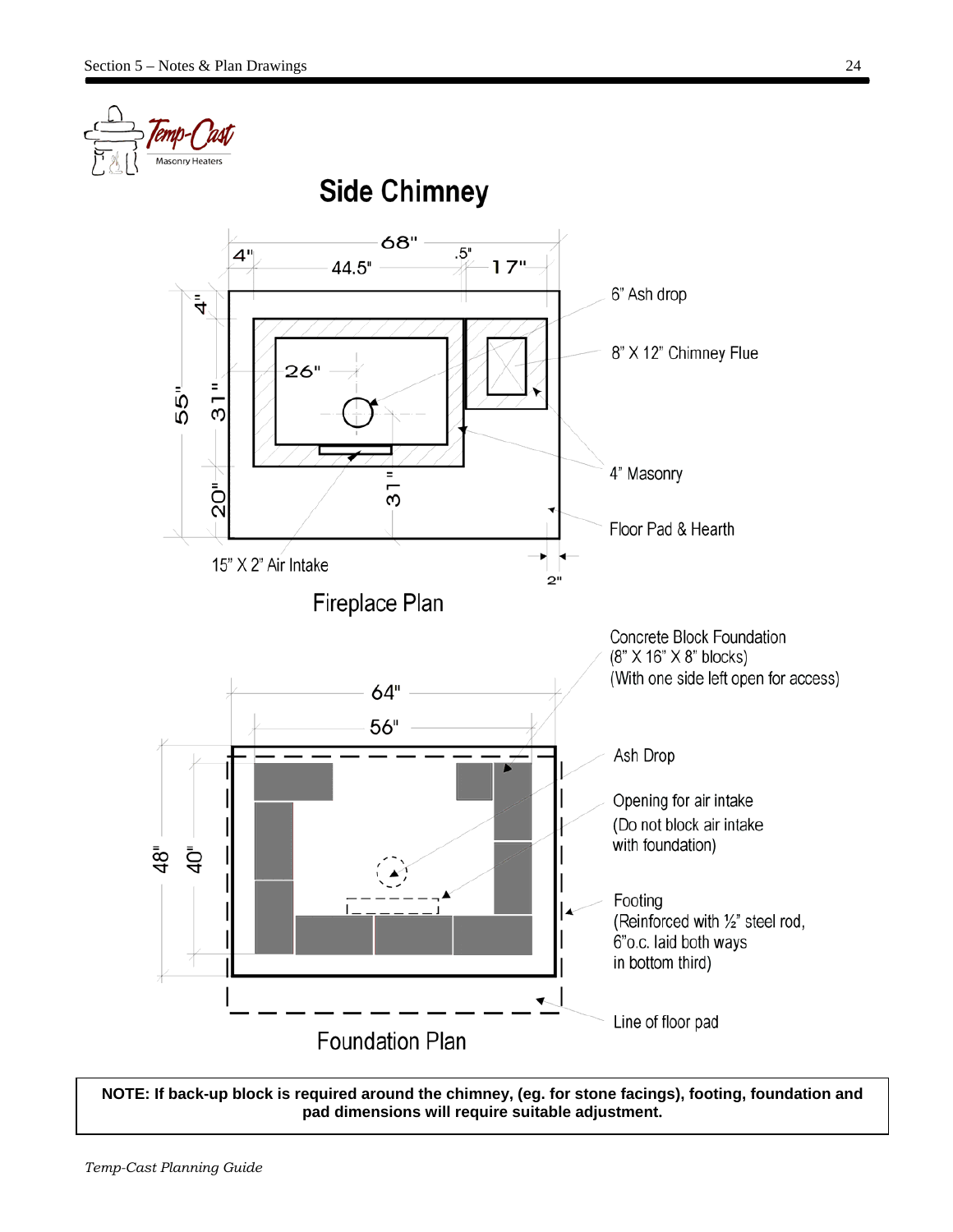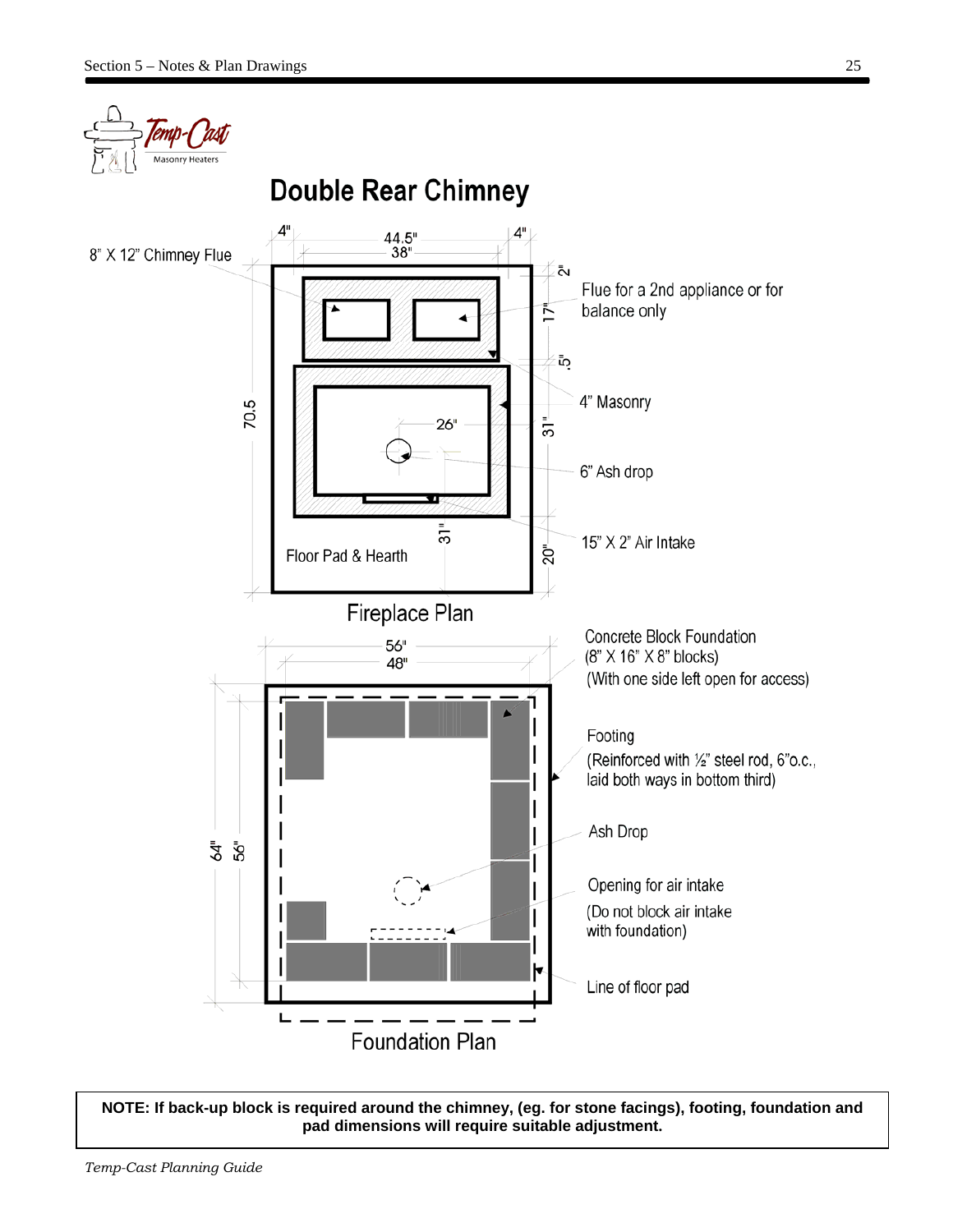

# **Chimneys On Both Sides**

Note: heater requires only 1 chimney flue -2nd flue is for decoration or for another appliance.

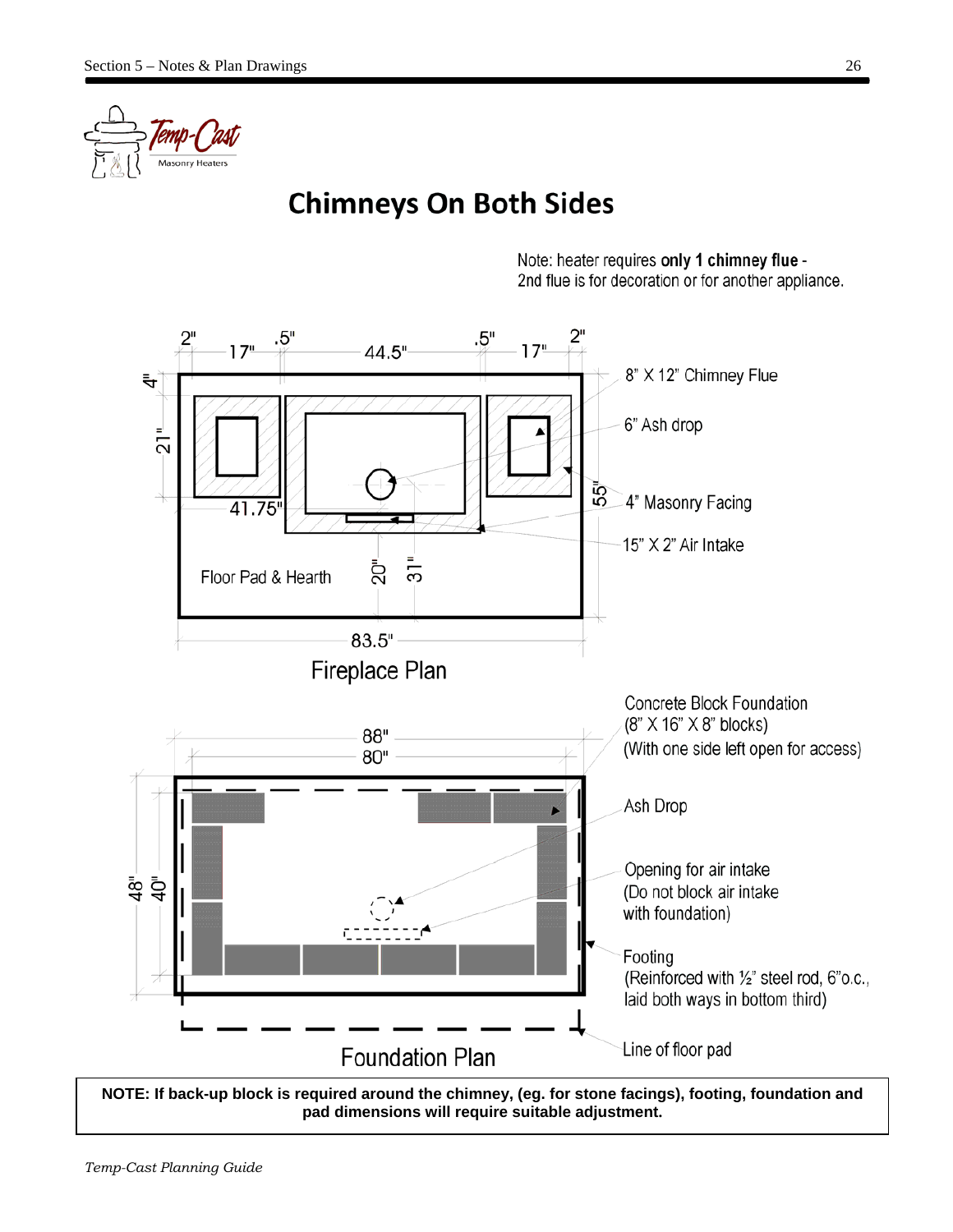

# See-Through (Doors on both sides)

Note: heater requires only 1 chimney flue -